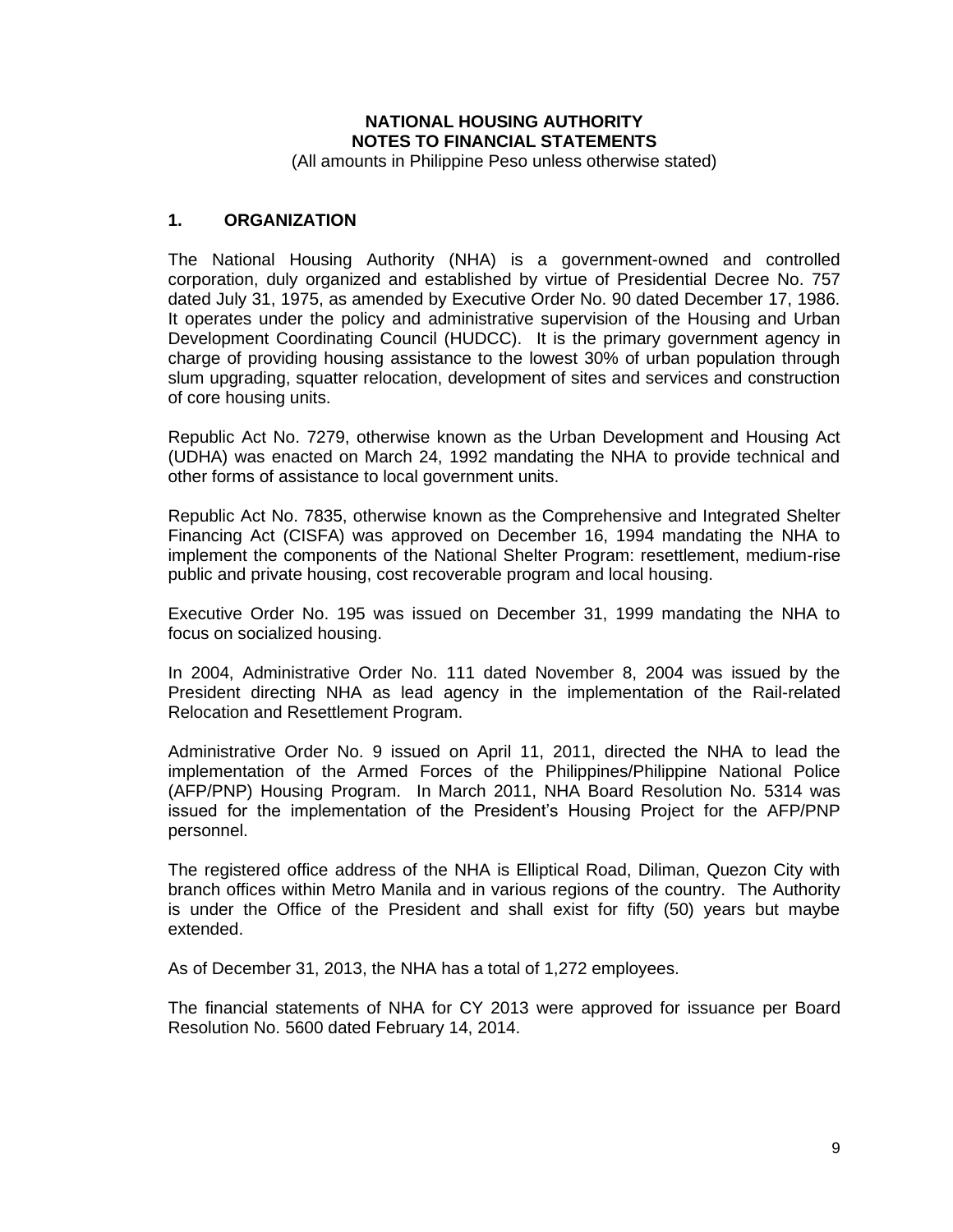# **2. SUMMARY OF SIGNIFICANT ACCOUNTING POLICIES**

#### Basis for the preparation of the financial statements

The financial statements of the NHA are composed of the accounts of the NHA-owned funds and the Comprehensive and Integrated Shelter Financing Act (CISFA) fund which are consolidated quarterly. CISFA funds were released by the Bureau of Treasury for the Local Housing Program and the Medium-Rise Public and Private Housing.

No set of books are being maintained in the provincial, district and project offices. Cash Receipts Register together with copies of Official Receipts and deposit slips are being prepared for collections and the same are submitted to the NHA Accounting Department for recording. Likewise, Monthly Summary of Expenses is submitted together with copies of disbursements and supporting documents for recording.

#### Change in Government Accounting System

In compliance with COA Circular No. 2004-001 dated May 7, 2004 and COA Circular Letter No. 2004-002 dated April 29, 2004, bearing on the guidelines and procedures on the adoption of the Chart of Accounts under the New Government Accounting System (NGAS) by Government-Owned and/or Controlled Corporations (GOCCs), the NHA implemented the new system effective October 1, 2005. The balances of accounts as of September 30, 2005 were converted to the prescribed chart of accounts.

COA Circular No. 2008-001 dated January 29, 2008, the Revised Philippine Government Chart of Accounts (PGCA) is issued to prescribe the use of a more comprehensive Chart of Accounts to respond to the information needs of government agencies in implementing the New Government Accounting System (NGAS). The NHA reclassified all account balances in the Trial Balance as of March 31, 2008 to the revised chart of accounts.

The Financial Statements as of December 31, 2013 were presented in accordance with the generally accepted state accounting principles in the Philippines.

#### Cash and cash equivalents

Cash includes cash on hand and in banks. Cash equivalents are temporary investments in Treasury Bills with the Bureau of Treasury with maturities of three months or less. Petty cash funds are maintained under the imprest system.

#### Receivables

Receivables are stated at face value, except for rental receivables, which is net of allowance for doubtful accounts.

#### Allowance for doubtful accounts

The allowance for doubtful accounts is based on estimated collectability of rental receivable balances. Higher rate of allowance is provided for long-outstanding accounts based on the aging report as follows: 4 to 6 months, 10 per cent; 7 to 12 months, 20 per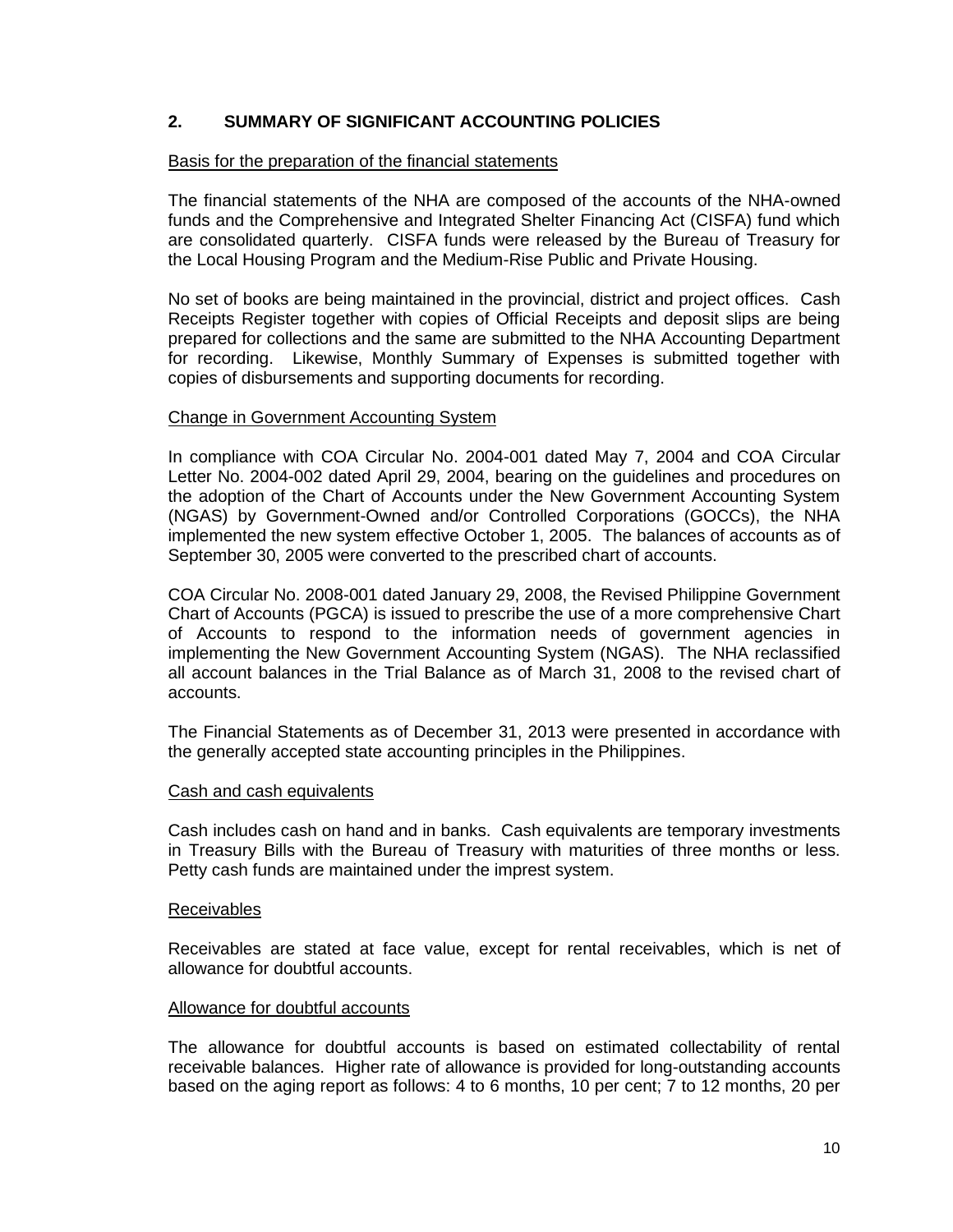cent; over 1 year to 3 years, 30 per cent; over 3 years to 5 years, 40 per cent; and over 5 years, 50 per cent.

Allowance for doubtful accounts were set up for dormant receivables from local government units, loans receivables, due from GOCCs, LGUs, and NGAs.

#### Investments in securities

Treasury bills with more than 91 days maturity period are classified under Investments in Securities. The investments are recorded at acquisition cost and the interest earned therein is recorded upon maturity.

#### Inventories

Inventories in the form of housing projects completed and undergoing development are valued at construction cost plus pre-development costs and expenses for design and supervision. Acquired assets, which represent foreclosed property, are valued at the total amount due from such account at the time of foreclosure plus all incidental expenses such as legal fees and foreclosure expenses.

#### Property and equipment

Property and equipment are carried at cost less accumulated depreciation. Significant improvements are capitalized, while cost of maintenance and repairs are charged to expense. When property is disposed, the cost and the related accumulated depreciation are eliminated. Any gain or loss resulting from their disposal is credited or charged to current operations.

Completed projects for transfer to various government agencies based on Deed of Transfer and Acceptance (DOTA) or Deed of Donation and Acceptance (DODA) are recognized under the Building and Structures account - Completed Development for Transfer - Land and Other Structure, not subject to depreciation.

#### **Depreciation**

Depreciation is computed using the straight-line method, which recognizes equal periodic charges over the estimated lives of the assets ranging from five to 30 years. Estimated salvage value pegged at 10 per cent of the acquisition cost is deducted before dividing the same by the estimated useful life. This is in accordance with COA Circular No.2003-007 dated December 11, 2003.

#### Recognition of Liability

Liability is recognized at the time goods are accepted, services are rendered and when supplier/creditor bills are received.

#### Taxes and licenses

Under Republic Act No. 7279, the NHA is exempted from national taxes on sale, exchange or other disposition of real property under the socialized housing program.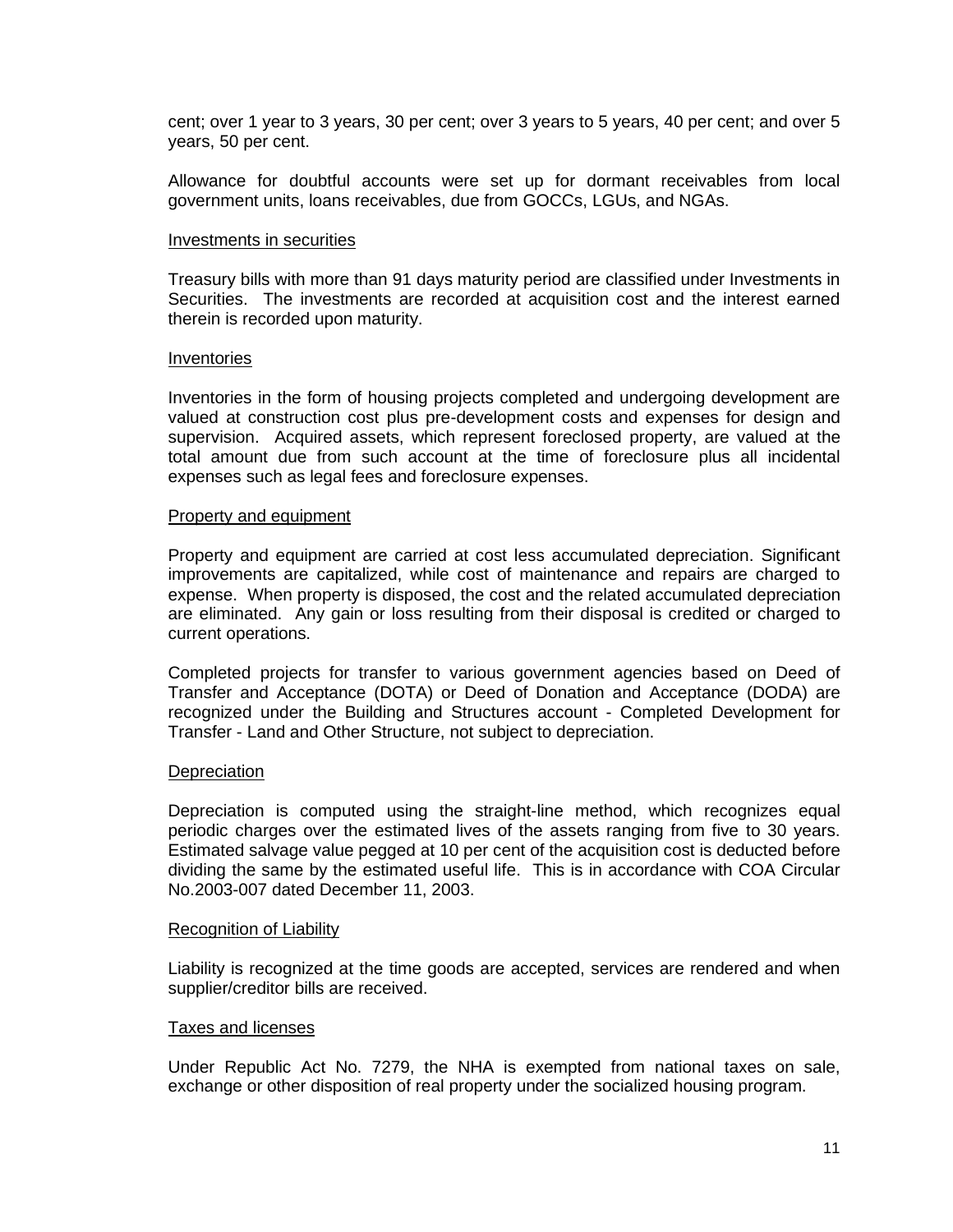However, NHA is not exempted from the 20 per cent final withholding tax on interest from currency bank deposits, yield, or any other monetary benefits from deposit substitutes, trust funds, and similar arrangements and royalties; and income taxes from transactions not directly related to socialized housing.

#### Recognition of income and expenses

The NHA adopts the modified accrual basis of accounting. All expenses are recognized when incurred and reported in the financial statements in the period to which they relate. Income is recognized at the time it is earned and is regarded as applicable to the period in which it is realized.

Time-based accrual policy is being used for uncollected interest. Under this policy, an account shall be accrued for a period of one year only and there will be an automatic stoppage of accruals once the subject account becomes more than one year delinquent.

# **3. CASH AND CASH EQUIVALENTS**

The account consists of:

|                     | 2013          | 2012          |
|---------------------|---------------|---------------|
| Cash on hand        |               |               |
| Collecting officers | 10,829,120    | 7,831,030     |
| Disbursing officers | 21,695,193    | 28,963,222    |
| Petty cash fund     | 409,701       | 163,254       |
| Cash in bank        |               |               |
| Current             | 3,328,242,855 | 1,115,028,273 |
| Savings             | 69,777,309    | 55,338,252    |
| Time deposit        | 361,343,538   | 2,614,885,434 |
|                     | 3,792,297,716 | 3,822,209,465 |

*Cash disbursing officers* account includes cash advances for special purpose.

The increase in Cash in bank-current account and consequently, the decrease in Cash in bank-time deposit were mainly due to termination of high yield and special deposits to fund the various resettlement projects of NHA.

# **4. RECEIVABLES**

This account is composed of the following:

|                                 | 2013          | 2012          |
|---------------------------------|---------------|---------------|
| Accounts receivable             |               |               |
| Receivables - cash sales        | 582,942       | 7,066,894     |
| Rental receivables              | 2,379,910,432 | 2,349,090,799 |
| Receivables - mortgage sales    | 120,736,450   | 9,725,868     |
| Receivables - installment sales | 1,173,720,806 | 956,258,089   |
| Due from officers & employees   | 429,644       | 343,278       |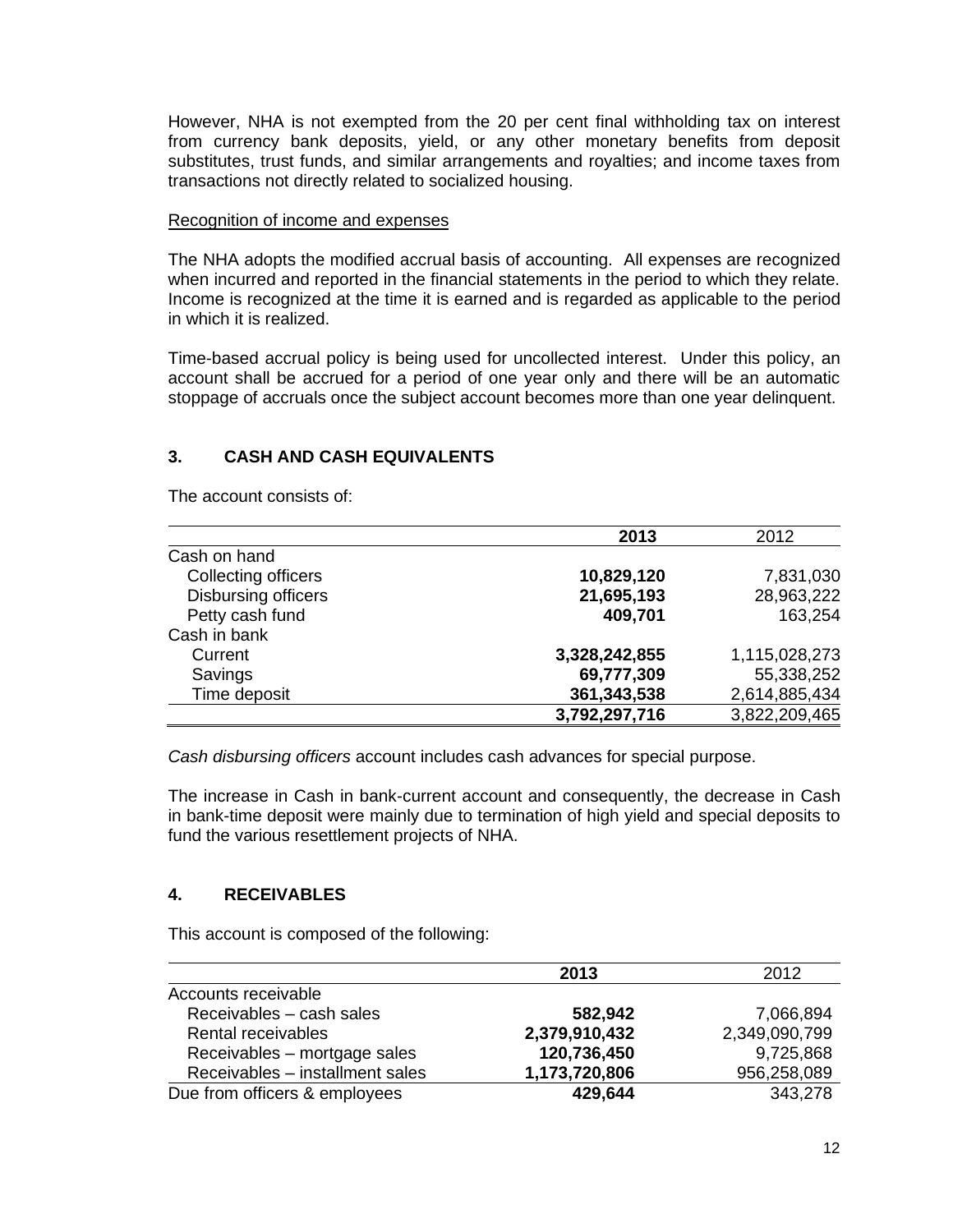|                                     | 2013          | 2012          |
|-------------------------------------|---------------|---------------|
| Loans receivable                    |               |               |
| <b>LGUs</b>                         | 10,525,831    | 20,472,423    |
| <b>Others</b>                       | 409,408,848   | 291,716,862   |
| Interest receivable                 | 48,511,902    | 39,043,570    |
| Due from                            |               |               |
| <b>NGAs</b>                         | 158,368,481   | 184,418,732   |
| <b>GOCCs</b>                        | 13,295,164    | 13,284,609    |
| <b>LGUs</b>                         | 917,099,773   | 127,179,669   |
| NGOs/POs                            | 6,527,040     | 4,331,955     |
| Receivables - disallowances/charges | 1,839,677     | 1,592,228     |
| Other receivables                   | 37,761,753    | 41,845,455    |
|                                     | 5,278,718,743 | 4,046,370,431 |
| Allowance for doubtful accounts     | 297,615,231)  | 285,058,865)  |
|                                     | 4,981,103,512 | 3,761,311,566 |

*Accounts receivable* represents the current portion due from beneficiaries in various housing projects. The amount of P2.026 million pertains to Rental receivables from DOTC for the lease of the North Triangle property covered by a Contract of Lease executed in April 1998. In March 2007, DOTC, NHA and MRT Development Corporation executed a Memorandum of Agreement and Assignment of Agreement, wherein DOTC assigned its Depot Development Rights Payment (DRP) due from MRT Development Corporation, and authorized the latter to remit the same to NHA. The Authority receives monthly remittance from MRT based on Depot DRP schedule starting July 2007.

*Loans receivable – local government units (LGUs)* represent current portion of loans granted to various local government units under the local housing program of the Comprehensive Integrated Shelter Financing Act (CISFA) funds.

*Loans receivable – others* represent loans granted to beneficiaries under the Northrail/Southrail Relocation Program and other loans, such as employees housing and car loans and other loans granted to beneficiaries, like commercial and industrial loan, housing material loans, small business loans and community mortgage program loans.

*Interest receivable* of P48.512 million pertains to accrued interest on Installment Sales from accounts with one year arrearages per Aging Report.

*Due from LGUs and Due from National Government Agencies (NGAs)* are advances made by NHA to the different government units, which are subject to liquidation, supported by the Statement of Obligations and Disbursements, duly certified by the City Treasurer, approved by the City Mayor and verified and audited by the Auditor of the City. Thus, the increase in said account was primarily due to advances made to various local government units to cover the Housing Materials Assistance (HOMA) Program for families affected by typhoon and earthquake.

*Due from Non-Government Organizations (NGOs)/Peoples' Organizations (POs)* are advances made to various Electric Cooperatives for the installation of lighting facilities. *Other receivables* include receivable from various joint venture partners, beneficiaries for water and electric services, MERALCO meters and service deposits and real estate tax.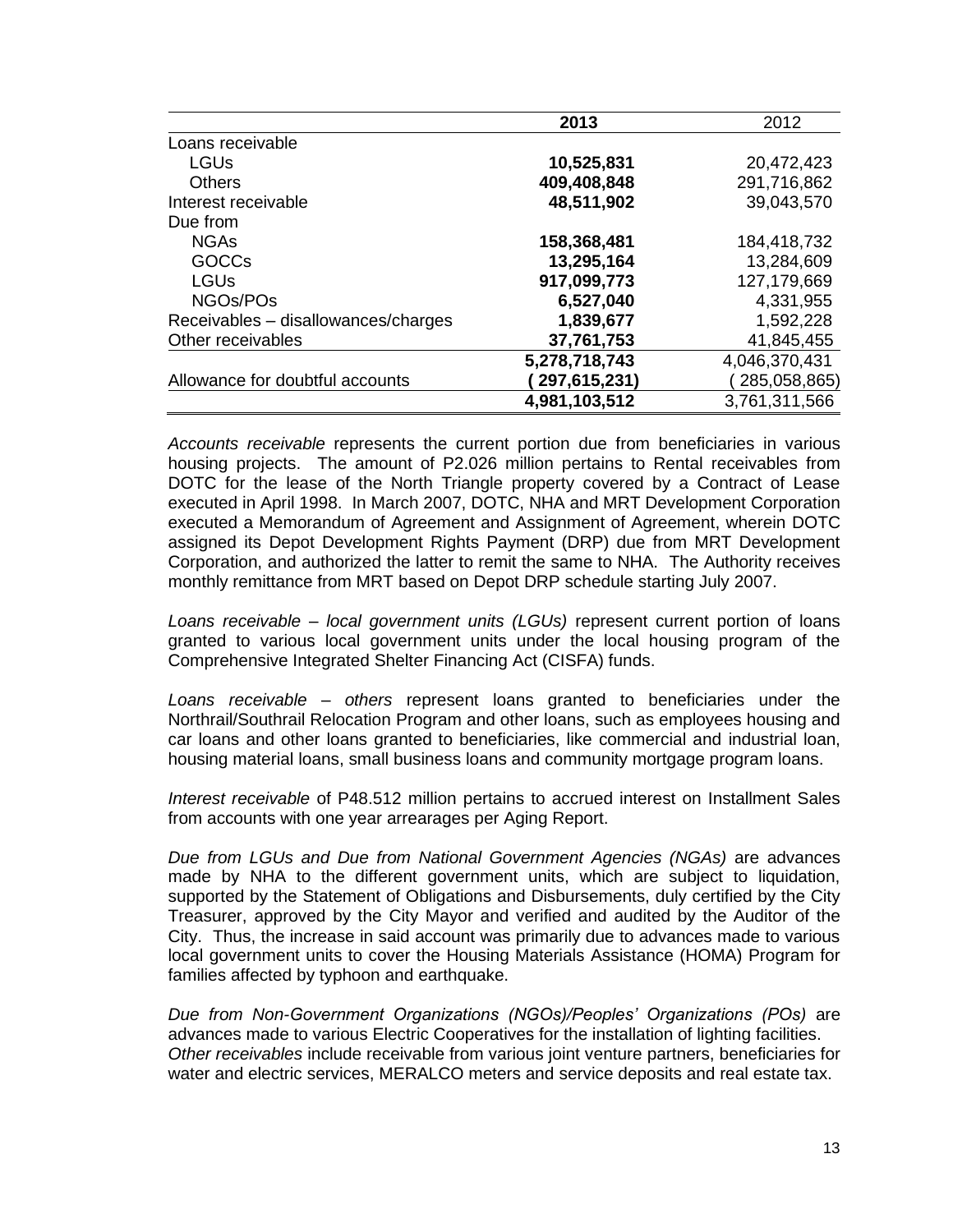The allowance of P297.615 million covers the doubtful accounts from beneficiaries' rental accounts. The allowance for doubtful accounts was set up for dormant receivables from LGUs, GOCCs and Loans Receivable, totaling P47.999 million.

# **5. INVENTORIES**

The account consists of the following:

|                                                     | 2013           | 2012          |
|-----------------------------------------------------|----------------|---------------|
| Merchandise inventory                               |                |               |
| Completed development for disposition/sale-land     | 5,364,627,424  | 4,553,808,117 |
| Completed development for disposition/sale-building | 1,910,409,225  | 472,470,143   |
| Construction in progress                            |                |               |
| Housing units                                       | 2,273,179,809  | 594,229,687   |
| Resettlement project                                | 1,349,000,491  | 723,773,078   |
| Sites and services                                  | 53,919,856     | 49,807,101    |
| Slum upgrading                                      | 22,595,987     | 22,421,214    |
| Special project-NHA Main Compound                   |                | 1,352,199     |
| Acquired assets                                     | 70,286,898     | 70,336,206    |
|                                                     | 11,044,019,690 | 6,488,197,745 |

*Merchandise inventory/items for sale or transfer* account represents the cost of completed projects available for disposition/sale. This also includes property foreclosed by NHA.

*Construction in progress* pertains to the cost of on-going projects of the Authority.

# **6. PREPAYMENTS**

The account consists of the following:

|                                         | 2013        | 2012        |
|-----------------------------------------|-------------|-------------|
| Advances to contractors                 | 344,418,449 | 88,240,200  |
| Prepaid insurance                       | 6,795,115   | 693,697     |
| Office supplies inventory               | 5,901,634   | 5,427,533   |
| Medical, dental and laboratory supplies | 24,700      |             |
| Other supplies inventory                | 845,236     | 1,319,577   |
| Drugs and medicine inventory            | 150,214     | 152,637     |
| Deposit on letters of credit            |             | 101,378,666 |
|                                         | 358,135,348 | 197,212,310 |

*Advances to contractors* are mobilization fee equivalent to 15 per cent of the contract cost.<br>7.

## **7. LONG-TERM RECEIVABLES**

This account is composed of the long-term portion of the following receivables:

| へへィっ<br>--<br>__ | . .<br>$  -$ |
|------------------|--------------|
|                  |              |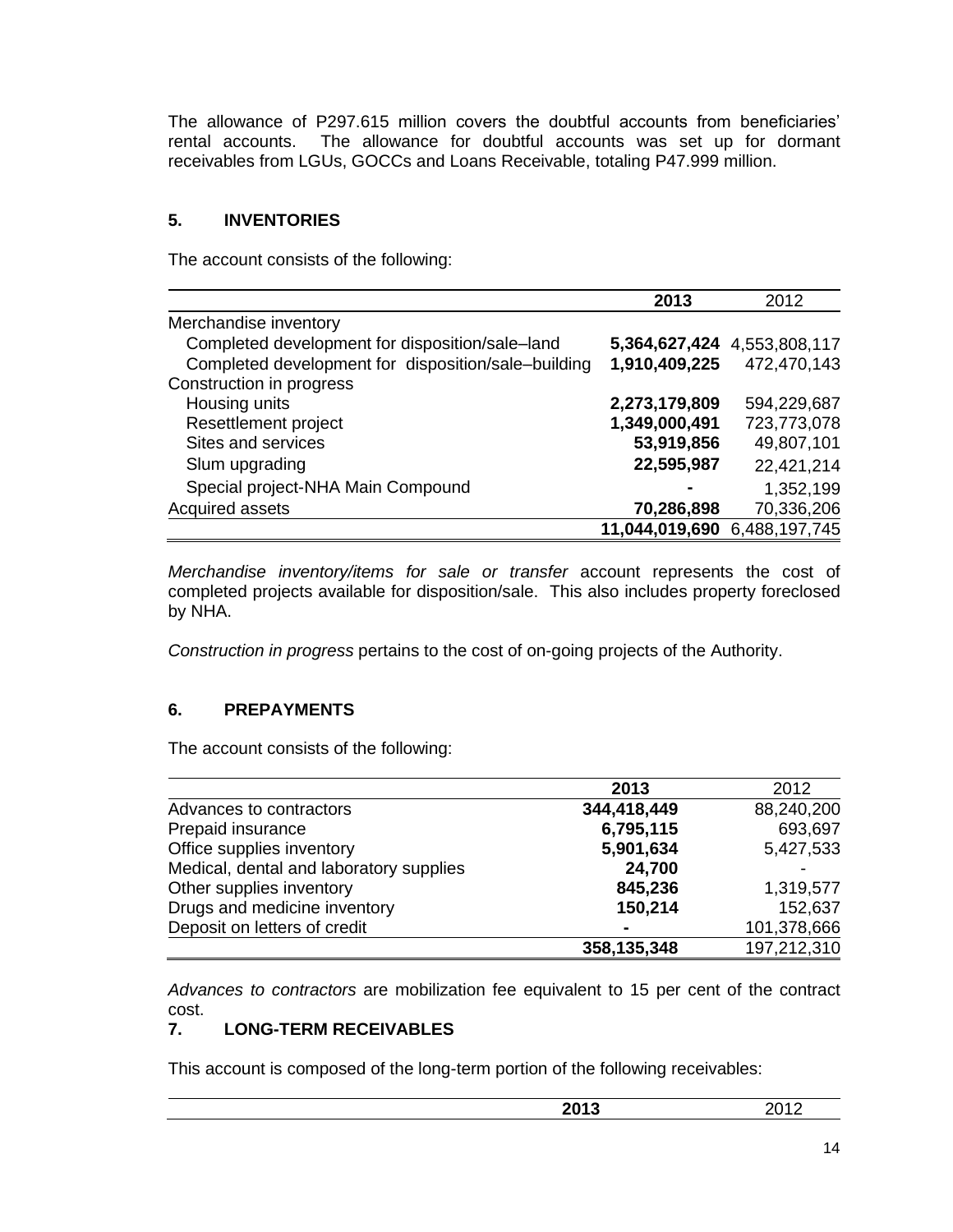| Installment sales               |                |                |
|---------------------------------|----------------|----------------|
| $NHA -$ owned fund              | 5,905,845,157  | 6,409,018,610  |
| CISFA fund                      | 448,342,505    | 406,599,638    |
| Loans receivable – others       |                |                |
| $NHA -$ owned fund              | 28,019,755,168 | 19,468,635,011 |
| CISFA fund                      | 46,137,967     | 47,528,292     |
| Loans receivable - LGUs         |                |                |
| $NHA -$ owned fund              | 65,735,551     | 50,015,612     |
| CISFA fund                      | 127,537,339    | 138,777,094    |
| Due from LGUs                   | 42,407,500     | 31,935,750     |
| Due from NGAs                   | 210,006,845    | 223,754,680    |
|                                 | 34,865,768,032 | 26,776,264,687 |
| Allowance for doubtful accounts | (19,534,124)   | (19,534,124)   |
|                                 | 34,846,233,908 | 26,756,730,563 |

*Receivable from installment sales* represents the principal amount not yet due as of balance sheet date from customers arising from the sale of real estate investments.

*Loans receivable – others* consists of long term loans granted to beneficiaries under the Northrail/Southrail Relocation Program and other loans, such as employees housing loans, car loans and other loans granted to beneficiaries, like commercial and industrial loan, housing material loans, small business loans and community mortgage program loans. The account also includes *Comprehensive Integrated Shelter Financing Act* (CISFA) funds granted to various water districts, cooperatives and community associations for the implementation of socialized housing projects in urban and urbanizable areas in all congressional districts. The account consists of:

|                              | 2013           | 2012           |
|------------------------------|----------------|----------------|
| Subsidized project loan      | 27,899,650,082 | 19,341,939,061 |
| Bridge financing             | 105,565,650    | 106,092,447    |
| Employees assistance program | 3,913,435      | 9,550,733      |
| Housing material loan        | 6,535,147      | 6,604,836      |
| Community mortgage program   | 1,120,055      | 1,401,554      |
| Small business loans         | 461,187        | 536,767        |
| Sanitary core                | 13,307         | 13,307         |
| <b>Others</b>                | 2,496,305      | 2,496,306      |
| <b>Total Main Office</b>     | 28,019,755,168 | 19,468,635,011 |
| CISFA fund                   | 46,137,967     | 47,528,291     |
|                              | 28,065,893,135 | 19,516,163,302 |

*Loans receivable – LGUs* pertains to long term loans granted to various local government units under the local housing program of the CISFA funds.

### **8. INVESTMENTS**

This account consists of the following:

|                       | 2013          | 2012          |
|-----------------------|---------------|---------------|
| Investments in stocks | 1,403,038,890 | 1,403,025,000 |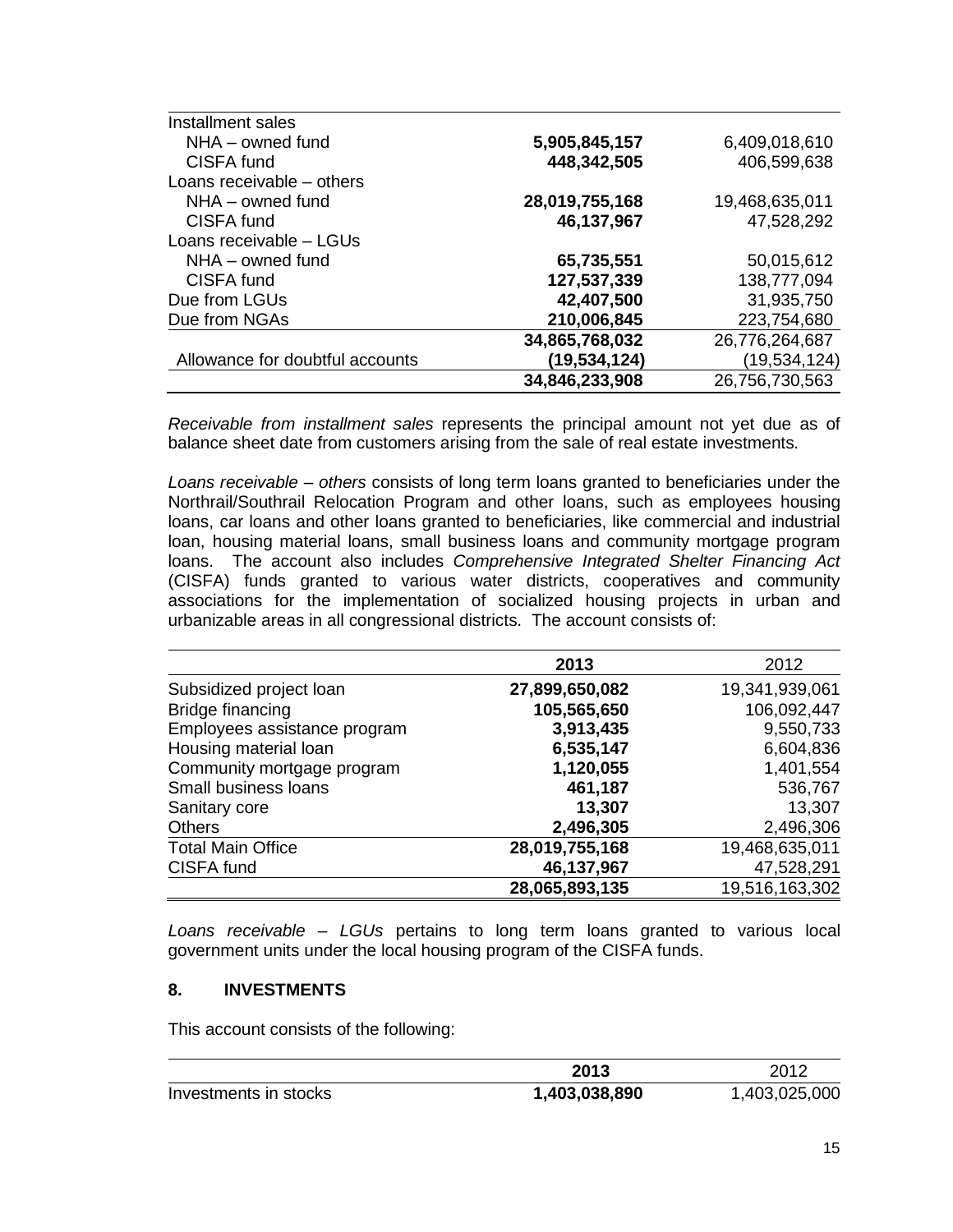| Investments in bonds            | 969,500       | 969,500       |
|---------------------------------|---------------|---------------|
| Other long term investments and |               |               |
| marketable securities           | 6,210,028,705 | 6,215,997,968 |
|                                 | 7,614,037,095 | 7,619,992,468 |

*Investments in stocks* account pertains to the P1.403 billion Smokey Mountain Project Participating Certificates issued to the NHA by the Smokey Mountain Asset Pool for the value of NHA's share in the project. These certificates are non-tradable, non-interest bearing and are redeemed through the turnover of the developed smokey mountain area.

*Investments in bonds* represents the P0.970 million various Land Bank Bonds with maturity date of 25 years. No redemption has been made for the matured bonds (2005 – 2007) in view of garnishment.

On the status of garnishment, the settlement of final arbitral award in compliance with the decision of the Supreme Court dated September 7, 2011 in the case of NHA vs. FUCC (First United Constructors Corporation) was fully satisfied in January 2013.

| 6,128,409,000 | 6,128,409,000           |
|---------------|-------------------------|
| 13,429,078    | 13,429,078              |
| 10,251,490    | 10,251,490              |
| 5,049,934     | 5,049,934               |
| 4,355,582     | 4,355,582               |
| 327,226       | 339,869                 |
| 3,256         | 1,552,926               |
|               | 3,946,884               |
| 6,813,209     | 7,818,229               |
| 6,168,638,775 | 6,175,152,992           |
|               |                         |
| 12,197,970    | 12,197,970              |
| 6,500,000     | 6,500,000               |
| 6,176,579     | 6,176,579               |
| 3,135,244     | 3,135,244               |
| 3,109,881     | 3,109,881               |
| 3,078,436     | 3,078,436               |
| 996,459       | 2,353,649               |
| 550,340       | 315,425                 |
| 38,064        | (2, 191, 061)           |
|               | 108,970                 |
|               | 6,059,883               |
| 41,389,930    | 40,844,976              |
| 6,210,028,705 | 6,215,997,968           |
|               | (452, 926)<br>6,059,883 |

*Other long-term investments and marketable securities* represent the NHA's equity on various joint venture projects:

**2013** 2012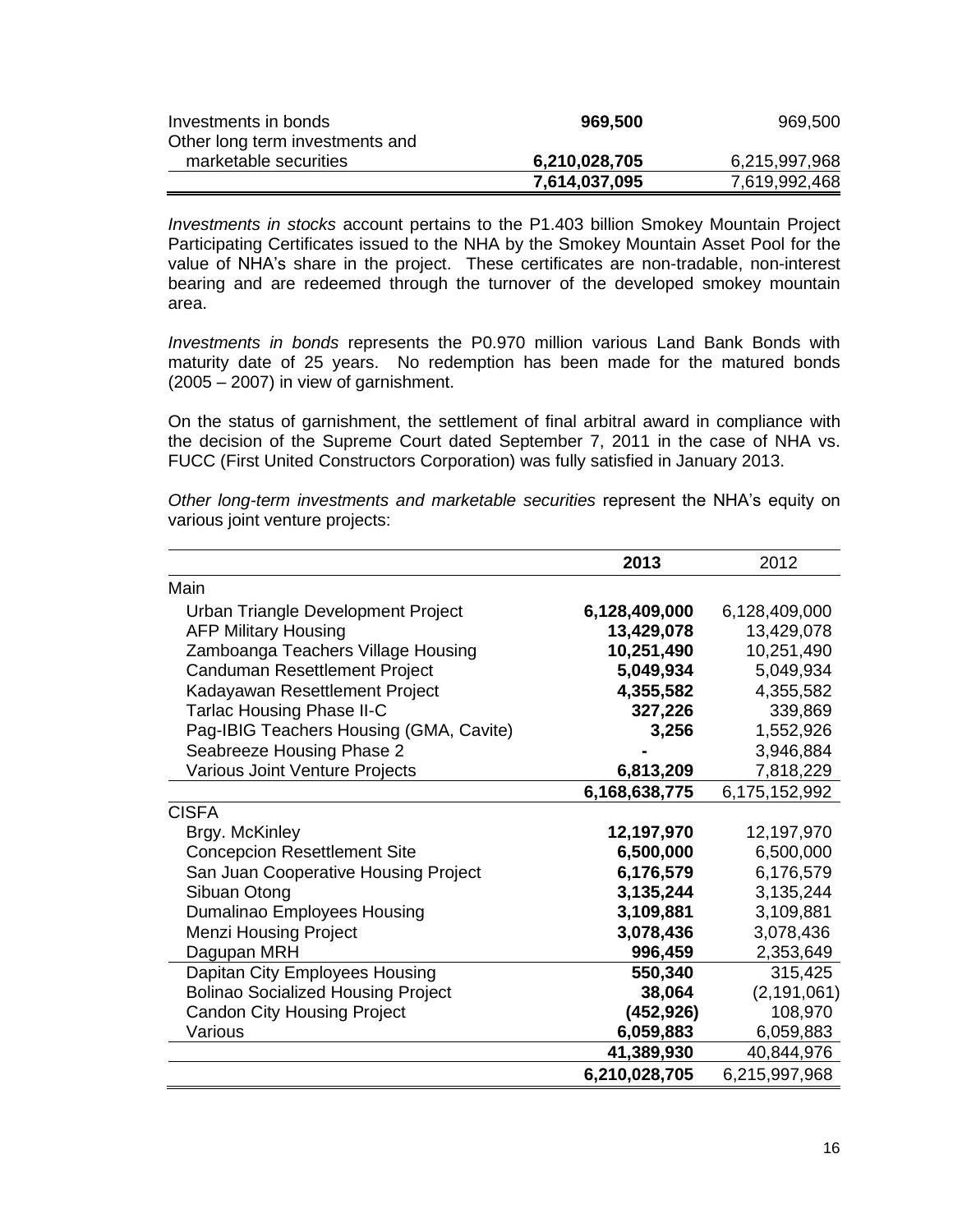# **9. LAND ASSEMBLY FOR FUTURE PROJECTS**

*Land assembly for future projects* represents costs of undeveloped lots in the following areas acquired for future development:

|                                | 2013          | 2012          |
|--------------------------------|---------------|---------------|
| Northern and Central Luzon     | 537,791,565   | 587,401,395   |
| Visayas                        | 170,435,334   | 180,113,466   |
| Southern Luzon and Bicol       | 161,468,521   | 161,214,271   |
| Mindanao                       | 188,406,609   | 150,055,419   |
| <b>National Capital Region</b> | 43,812,753    | 84,519,932    |
|                                | 1,101,914,782 | 1,163,304,483 |

## **10. PROPERTY AND EQUIPMENT**

This account is composed of the following (amount in thousand pesos):

|                                 | Land & Land<br>Improve-<br>ments | <b>Building</b><br>and<br><b>Structures</b> | Office<br>Equipment,<br><b>Furniture &amp;</b><br><b>Fixtures</b> | <b>Machineries</b><br><b>Equipment</b> | Transportation<br>Equipment | Other<br><b>PPE</b> | Total       |
|---------------------------------|----------------------------------|---------------------------------------------|-------------------------------------------------------------------|----------------------------------------|-----------------------------|---------------------|-------------|
| As of December 31, 2013         |                                  |                                             |                                                                   |                                        |                             |                     |             |
| Cost                            |                                  |                                             |                                                                   |                                        |                             |                     |             |
| Beginning                       | 2,406,352                        | 2,126,724                                   | 112,109                                                           | 15,253                                 | 101.601                     |                     | 4,762,039   |
| Additions                       | 474                              | 37.107                                      | 35.317                                                            | 1.245                                  |                             | 1.562               | 75.705      |
| Adjustments                     | (1,009,739)                      | (1,451,380)                                 | 7.558)                                                            | (818)                                  | (1.136)                     |                     | (2,470,631) |
|                                 | 1,397,087                        | 712,451                                     | 139,868                                                           | 15.680                                 | 100.465                     | 1.562               | 2,367,113   |
| <b>Accumulated Depreciation</b> |                                  |                                             |                                                                   |                                        |                             |                     |             |
| Beginning balance               | 777                              | 184.454                                     | 84.545                                                            | 13.146                                 | 68,944                      |                     | 351,866     |
| Charge for the Year             |                                  | 780                                         | 9,589                                                             | 638                                    | 8,719                       | 181                 | 19,907      |
| Disposal/Retirements            |                                  | 8,111)                                      | 5.734                                                             | 353)                                   | (1, 136)                    |                     | (15, 334)   |
|                                 | 777                              | 177.123                                     | 88.400                                                            | 13.431                                 | 76.527                      | 181                 | 356,439     |
| <b>Net Book Value</b>           | 1,396,310                        | 535,328                                     | 51,468                                                            | 2,249                                  | 23,938                      | 1,381               | 2,010,674   |
| As of December 31, 2012         |                                  |                                             |                                                                   |                                        |                             |                     |             |
| Cost                            |                                  |                                             |                                                                   |                                        |                             |                     |             |
| Beginning                       | 751,055                          | 412.695                                     | 123,230                                                           | 26,153                                 | 92.695                      |                     | 1,405,828   |
| Additions                       | 321,319                          | 1,714,029                                   | 7.245                                                             | 919                                    | 13.334                      |                     | 2,056,846   |
| Adjustments                     | 1,333,978                        |                                             | (18, 366)                                                         | (11, 819)                              | (4.429)                     |                     | 1,299,364   |
|                                 | 2,406,352                        | 2,126,724                                   | 112,109                                                           | 15,253                                 | 101,600                     |                     | 4,762,038   |
| <b>Accumulated Depreciation</b> |                                  |                                             |                                                                   |                                        |                             |                     |             |
| Beginning balance               | 777                              | 183.024                                     | 91.256                                                            | 24.481                                 | 66,319                      |                     | 365,857     |
| Charge for the Year             |                                  | 1,430                                       | 10,729                                                            | 458                                    | 7,053                       |                     | 19,670      |
| Disposal/Retirements            |                                  |                                             | (17, 440)                                                         | (11.793)                               | (4, 428)                    |                     | (33,661)    |
|                                 | 777                              | 184,454                                     | 84,545                                                            | 13,146                                 | 68,944                      | $\blacksquare$      | 351,866     |
| <b>Net Book Value</b>           | 2,405,575                        | 1,942,270                                   | 27,564                                                            | 2,107                                  | 32,656                      | -                   | 4,410,172   |

Building and structure account includes the sub-account, Completed development for transfer – other structures, with a balance of P492.288 million, covering completed health centers, multi-purpose halls and schools already due for transfer to the local government units and Department of Education pending submission of the duly approved Deed of Transfer and Acceptance or Deed of Donation and Acceptance. No depreciation is recognized for this item of PPE.

### **11. OTHER NON-CURRENT ASSETS**

This account consists of the following: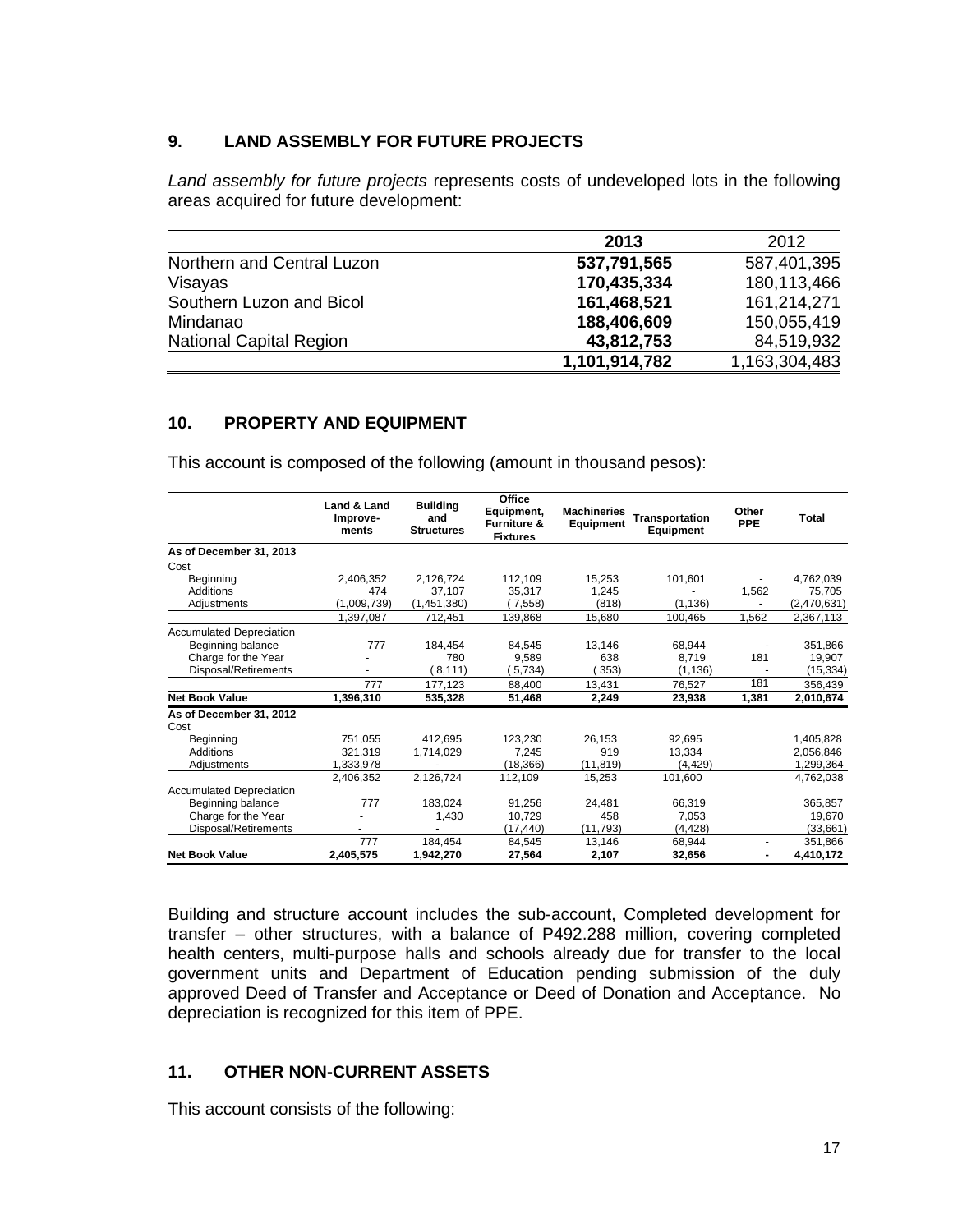|                                          | 2013         | 2012           |
|------------------------------------------|--------------|----------------|
| Restricted fund/cash                     |              |                |
| Deposit held-in-trust                    | 160,039,709  | 224,102,004    |
| Deposit for expropriation                | 41,224,812   | 41,116,698     |
| Deposit held-in-escrow                   | 31,675,535   | 35,274,398     |
| Time deposit held in trust               | 101,550,854  | 1,800,000      |
|                                          | 334,490,910  | 302,293,100    |
| Loans receivable                         | 212,051,101  | 187,570,047    |
| Accounts receivable                      | 69,567,145   | 186,194,164    |
| Guaranty deposits                        | 63,205,195   | 70,830,604     |
| Due from LGUs                            | 42,366,595   | 42,565,556     |
| <b>Investment in Trustek</b>             | 35,000,000   | 35,000,000     |
| Due from GOCCs                           | 17,252,212   | 17,252,479     |
| Advances to contractors                  | 16,571,321   | 16,571,321     |
| Other receivables                        | 8,164,806    | 8,178,465      |
| Due from NGOs/POs                        | 1,792,463    | 3,871,398      |
| Due from NGAs                            | 2,198,669    | 2,197,619      |
| Rental deposits                          | 572,865      | 572,865        |
| Miscellaneous assets                     | 158,465      | 158,467        |
| Unserviceable Office Equipment/Furniture |              |                |
| and Fixtures/IT Equipment, etc.          | 34,627       | 59,880         |
|                                          | 803,426,374  | 873,315,965    |
| Allowance for doubtful accounts          | (28,465,580) | (28, 465, 580) |
|                                          | 774,960,794  | 844,850,385    |

*Restricted fund/cash account* represents fund for Special Purpose which cannot be used in the operation of the Agency.

*Deposit held-in-trust* is collection from housing projects turned-over by other government agencies for administration of NHA, wherein such collection to the funding agency are to be remitted to the Bureau of Treasury as the case maybe.

*Deposits for expropriation* are deposits for land expropriation cases filed in court.

*Deposit held-in-escrow* pertains to deposits intended for joint venture projects.

*Loans receivable* includes bridge financing to Joint Venture partners which are nonmoving for five years or more.

*Accounts receivable* pertains to receivable from mortgage sales which are dormant from 1994 to 2003.

*Guaranty deposits* include deposits made to National Home Mortgage Finance Corporation for mortgage take-out loans of various NHA beneficiaries without individual lot titles. These also include deposits to *MERALCO, MWSS, various water districts, etc.* made for various NHA housing projects and offices for electric and water service connections.

*Due from NGAs/LGUs/GOCCs* represent receivables and advances made to different government units wherein Audited Statement of Disbursements is not yet submitted to record the liquidation.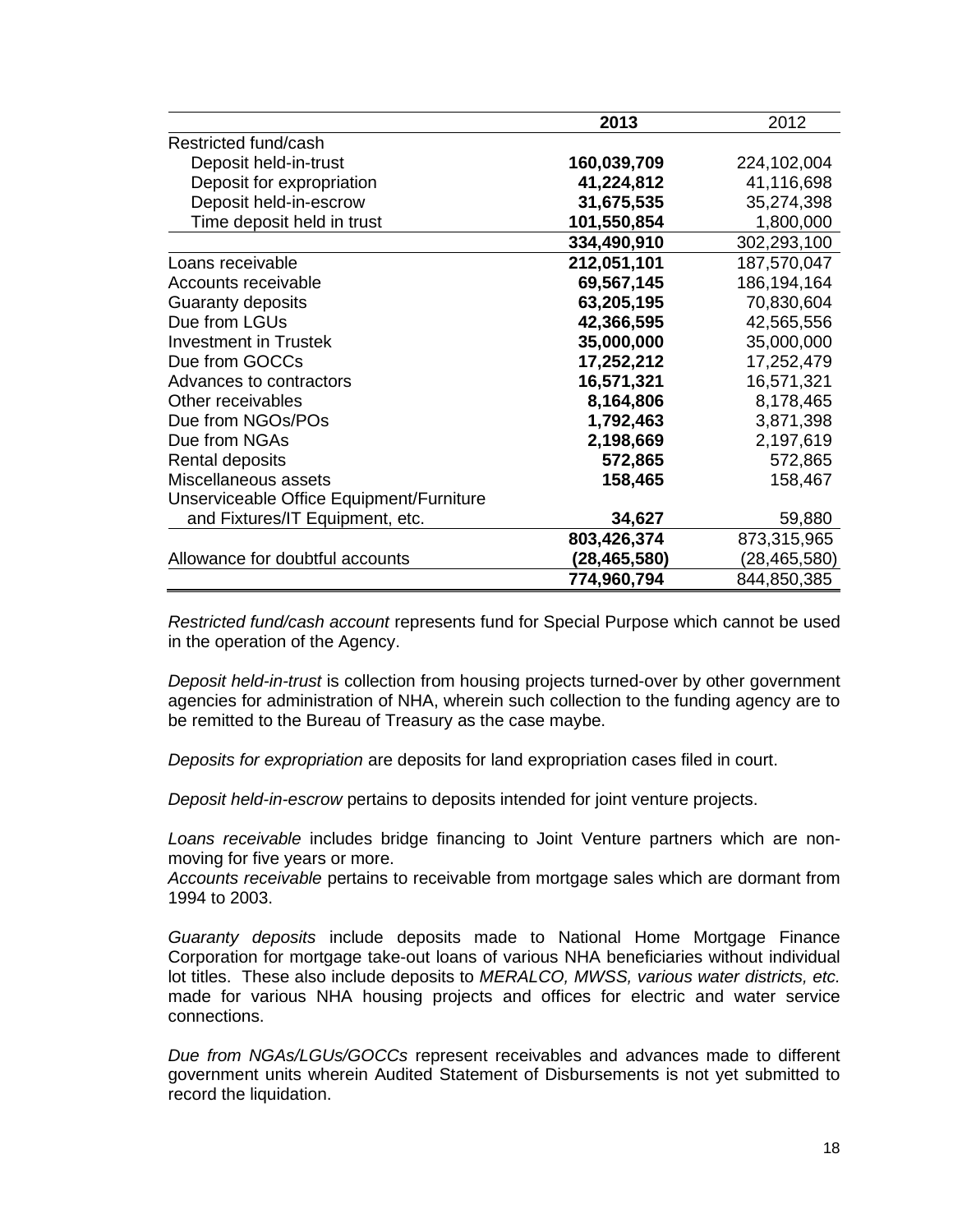*Investment in Trustek* represents investment in the joint venture with Trustek Conclad Aus-Phil., Inc. The joint venture was terminated and the machineries and equipment which are idle are in the custody of the NHA. The equipment had been offered for bids but there were no takers. They are now looking for other means to dispose the assets that were appraised.

*Advances to contractors* represent the 15 per cent advance payment for mobilization not yet recouped due to termination/suspension or rescission of contract. The P16.571 million are dormant accounts reclassified from Prepayments in CY 2011.

*Other receivables* represent receivables from various joint venture partners, beneficiaries for water and electric services, Meralco meters and service deposits. It also includes receivables from employees no longer with NHA and/or collecting officers who were separated from NHA with outstanding balances.

*Due from NGOs and POs* of P1.792 million pertains to advances for installation of power supplies for three electric cooperatives which remain outstanding to date.

*Rental deposits* are advances made for the use of spaces for Project Offices.

*Allowance for doubtful accounts* pertains to the set-up of allowance for doubtful accounts from beneficiaries' rental accounts that had been outstanding for more than five years as follows:

| Rental receivables       | 15,830,794 |
|--------------------------|------------|
| Loans receivables-others | 8.910.914  |
| Due from GOCCs           | 3,307,887  |
| Due from LGUs            | 415.985    |
|                          | 28,465,580 |

### **12. PAYABLES**

This account includes the following:

|                               | 2013        | 2012        |
|-------------------------------|-------------|-------------|
| Dividends payable             | 195,573,357 | 55,792,058  |
| Accounts payable              | 52,121,999  | 33,479,346  |
| Due to officers and employees | 48,503,183  | 51,614,944  |
| Interest payable              | 91,258      | 443,600,008 |
|                               | 296,289,797 | 584,486,356 |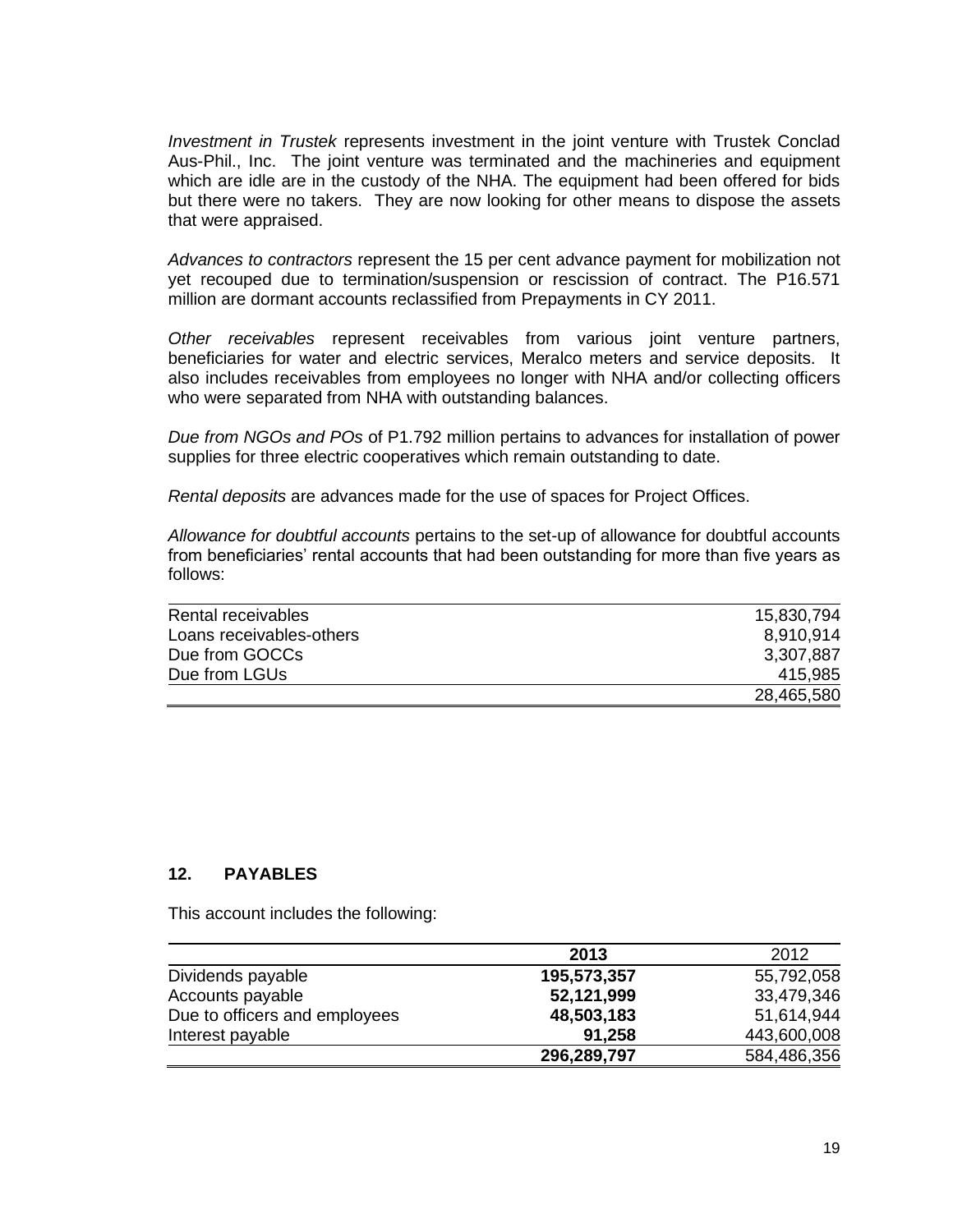The increase of P139.781 million in *Dividends payable* refers to the unremitted dividends. The amount shall be remitted to the National Government upon issuance of the Annual Audit Report of the Commission on Audit for the same year.

The Authority set-up the accrual for the grant of Performance Based Bonus (PBB) to officers and employees pursuant to the Governance Commission for Government-Owned and Controlled Corporations (GCG) Memorandum Circular No. 2012-11 dated December 06, 2012, hence, a huge amount for the year 2012.

The decrease in interest payable is due to approval of NHA's request to HDMF Board of Trustee to reduce its accrued penalty interest on its loan from June 25, 2007 to February 5, 2013. The amount of P179.463 million equivalent to 50 per cent of the total amount due was condoned. The other half was paid in July 2013.

#### **13. INTER-AGENCY PAYABLES**

This account consists of the following:

|                                      | 2013          | 2012          |
|--------------------------------------|---------------|---------------|
| Due to BTr (CISFA Funds)             | 2,415,995,992 | 2,371,884,541 |
| Due to other GOCCs                   |               |               |
| <b>NLRC Northrail Project</b>        | 130,000,000   | 130,000,000   |
| <b>Philippine Ports Authority</b>    | 121,392,986   |               |
| Air Transportation Office (ATO)      | 116,423,112   | 100,487,183   |
| <b>Public Estate Authority (PEA)</b> | 114,974,774   | 140,708,414   |
| <b>BCDA-Villamor Airbase</b>         | 5,683,004     |               |
| <b>Philippine Centennial</b>         | 33,442,005    | 50,054,087    |
| <b>Others</b>                        | 91,107,657    | 89,991,591    |
| Due to LGUs                          | 97,313,671    | 97,199,910    |
| Due to BIR                           | 29,884,411    | 21,331,241    |
| Due to GSIS                          | 4,114,389     | 6,612,647     |
| Due to Pag-IBIG                      | 1,869,133     | 1,962,742     |
| Due to Philhealth                    | 306,614       | 683,814       |
| Due to other NGAs                    | 706,182,735   | 478,449,181   |
|                                      | 3,868,690,483 | 3,489,365,351 |

*Due to BTr* are trust funds released by DBM through the Bureau of Treasury (BTr) for Medium-Rise Public and Private Housing and Local Housing Program as mandated in the Comprehensive Integrated Shelter Financing Act (CISFA) of 1994. It also includes P9.096 million land cost of Dumagok Resettlement Project, which the NHA shall reimburse to the National Government the value of land after the final payment of the areas reserved for socialized housing purposes by the qualified beneficiaries.

*Due to other GOCCs* mainly represent collections from various housing projects covered by Trust Agreements such as PEA-Pabahay, ATO-Civil Aeronautics Administration, Pasig River Rehabilitation Commission (Kasiglahan 1 to 5 Project), and BCDA (Philippine Centennial Village).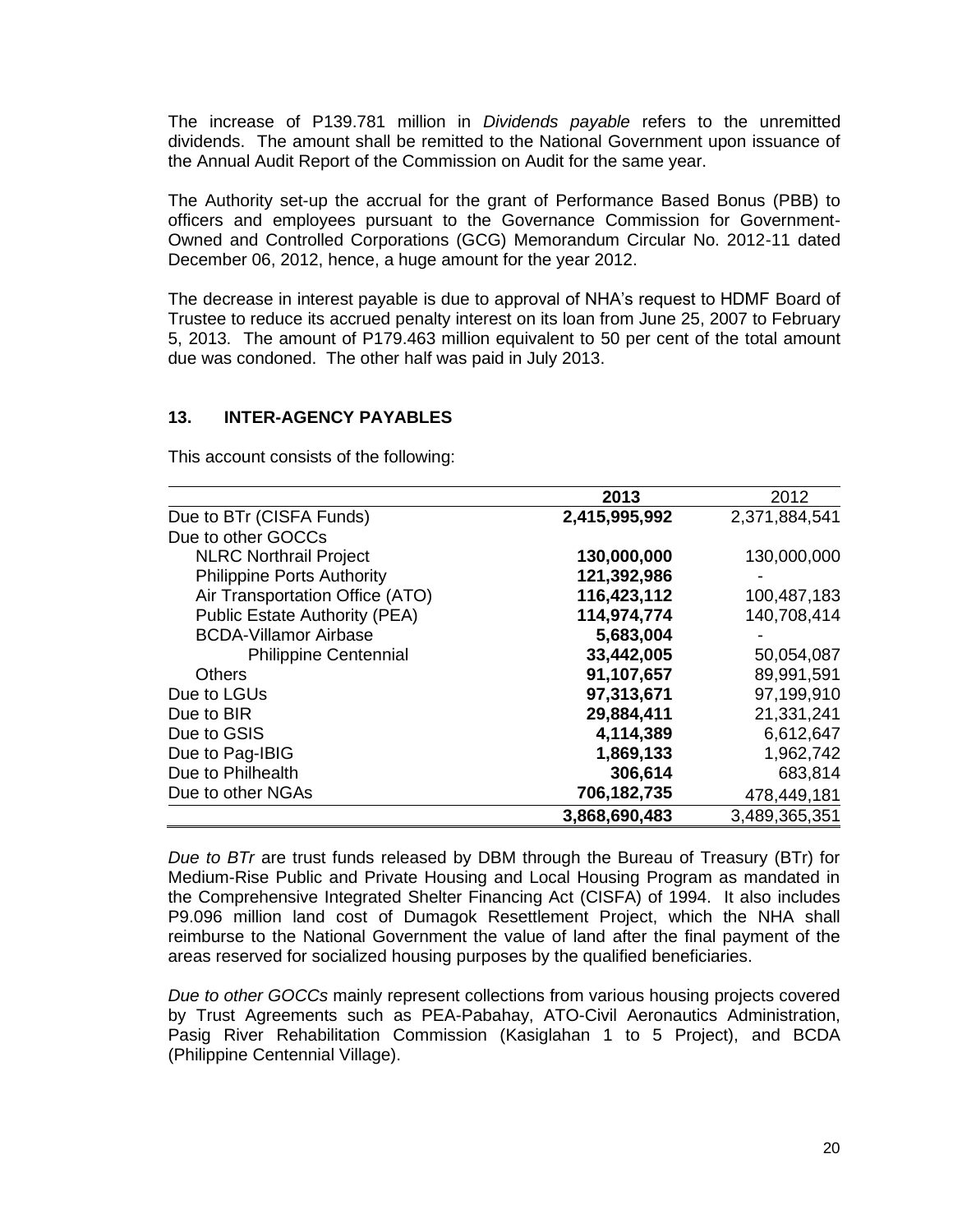*Due to LGUs* pertains to collections from various Zonal Improvement Project (ZIP) projects for remittance to LGUs based on Metro Manila Commission Memorandum which was for adjustment in the books to be treated as payment of the beneficiaries.

*Due to BIR, GSIS, Pag-IBIG and Philhealth* represent personal/corporate contribution/loan repayment, and withholding taxes for remittance to said agencies.

*Due to other NGAs and GOCCs* are mostly funds entrusted to NHA for special purposes.

The P130 million advances from North Luzon Railways Corporation (NLRC) to NHA were for the relocation of informal settler families to pave the way for the implementation of Northrail Project.

The increase of P227.733 million in Due to other NGAs account is mainly due to the claims of DPWH in its relocation of informal settlers to implement the widening project in Navotas and Manila.

### **14. LOANS PAYABLE**

This account consists of loans from the National Government as follows:

|                                                                   | Date of      | <b>Maturity</b> | <b>Terms of</b>      | <b>Interest</b> |             |                 |
|-------------------------------------------------------------------|--------------|-----------------|----------------------|-----------------|-------------|-----------------|
| <b>Creditor/Project</b>                                           | Loan         | Date            | Payment              | Rate            | 2013        | 2012            |
| IBRD-Urban III-LA#1821                                            | 6/21/1980    | 12/15/1999      | Semi-<br>Annual      | 8.25%           | 97,001,686  | 97,001,686      |
| \$29,435,099<br>P335,493,245                                      |              |                 |                      |                 |             |                 |
| IBRD-Urban III-LA#2067                                            | 2/24/1982    |                 | No Loan<br>Agreement | 11.60%          | 241,002     | 241,002         |
| \$25,452<br>P241,002                                              |              |                 |                      |                 |             |                 |
| KFW-DBB-LA#1937952                                                | 10/15/1982   | 6/30/2012       | Semi-<br>Annual      | 2%              | 4,758,708   | 4,758,708       |
| DM 9,701,614<br>P38,376,338                                       |              |                 |                      |                 |             |                 |
| <b>GOP Portion- Urban III</b>                                     | 1980<br>1982 |                 |                      |                 | 240,748,000 | 240,748,000     |
|                                                                   |              |                 |                      |                 | 342,749,396 | 342,749,396     |
| NHMFC - Social Housing<br>Finance Corp.                           | 2/14/2004    |                 | Quarterly            | 6%              |             | 200,000,000     |
| HDMF - Home Development                                           |              |                 |                      |                 |             |                 |
| <b>Mutual Fund</b>                                                | 6/25/2011    | 8/8/2010        | 7 yrs.               | 10%             | ٠           | 412,500,000     |
|                                                                   |              |                 |                      |                 |             | 612,500,000     |
|                                                                   |              |                 |                      |                 | 342,749,396 | 955,249,396     |
| <b>Current Portion</b><br><b>National Government.</b><br>KFW-DBB- |              |                 |                      |                 |             |                 |
| LA 1937952                                                        | 10/15/1982   | 6/30/2012       | Semi-<br>Annual      | 2%              | (4,758,708) | (4,758,708)     |
| GOCC                                                              |              |                 |                      |                 |             |                 |
| <b>HDMF</b>                                                       | 6/25/2011    | 8/8/2010        | 7 yrs.               | 10%             |             | (412,500,000)   |
| <b>NHMFC</b>                                                      | 2/14/2004    |                 | Quarterly            | 6%              |             | (200,000,000)   |
|                                                                   |              |                 |                      |                 | 4,758,708)  | (617, 258, 708) |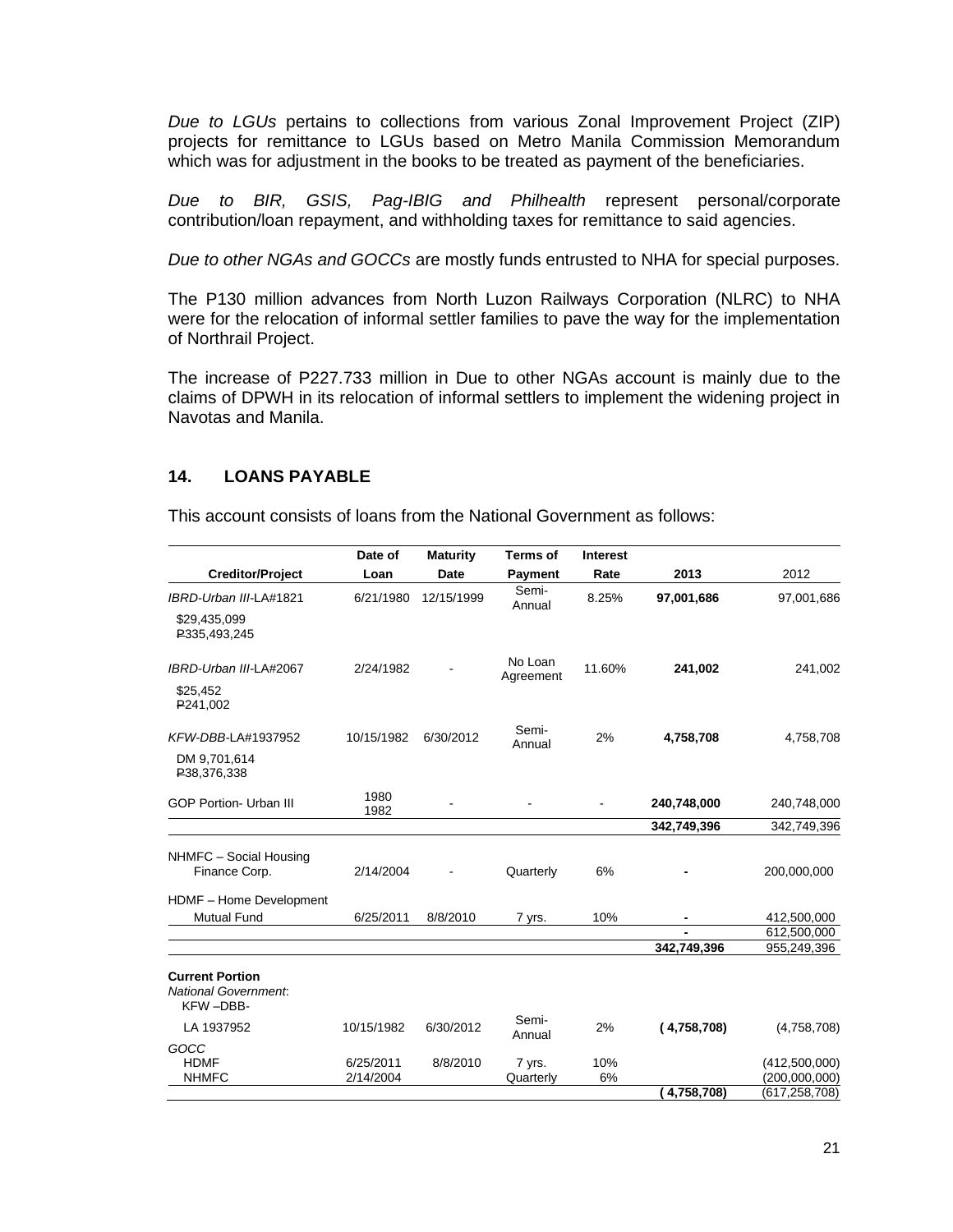|                          | Date of | <b>Maturity</b> | Terms of       | Interest |             |             |
|--------------------------|---------|-----------------|----------------|----------|-------------|-------------|
| <b>Creditor/Project</b>  | Loan    | Date            | <b>Payment</b> | Rate     | 2013        | 2012        |
| <b>Long-Term Portion</b> |         |                 |                |          | 337,990,688 | 337,990,688 |

IBRD-Urban III - LA#1821 pertains to the loan to be assumed by MWSS for water systems funded by the World Bank under the Zonal Improvement Projects that is subject to issuance of a negative Advice of Allotment by the Bureau of the Treasury.

KFW Loan, GOP portion Urban III and Urban III LA#2067 are for offsetting against Receivables from Philippine Drug Enforcement Agency (PDEA) as provided in the 2007 GAA.

GOP Portion - Urban III represents Government of the Philippines (GOP) 5% share of the total cost for Zonal Improvement Project (ZIP) and Sites and Services Project (SSP).

Urban III, LA#2067 represents Urban Engineering Loan of NEDA for technical assistance to Kinhill Pty. Ltd. No payment has been made for this loan because no billings were received since its grant in 1982.

The loan from Social Housing Finance Corporation of P200 million and Home Development Mutual Fund of P412.500 million were paid in March 2013.

# **15. OTHER CURRENT LIABILITIES**

This is composed of the following:

|                                   | 2013          | 2012          |
|-----------------------------------|---------------|---------------|
| Guaranty deposits payable         | 1,605,213,317 | 805,158,170   |
| Performance/bidders bonds payable | 14,117,882    | 13,128,273    |
| Tax refunds payable               | 621,549       | 432.807       |
| Other payables                    | 1,183,425,184 | 1,357,638,145 |
|                                   | 2,803,377,932 | 2,176,357,395 |

*Guaranty deposits payable* refers to the amount deducted from the progress billing of contractors/developers, to guarantee performance which is refundable upon completion of the project.

*Other payables* includes: a) NHA and developer's share from sales under mortgage take-out scheme in joint venture projects; b) Contingent liability for Additional Cost of Pre-sold/Completed Projects represent additional cost to be incurred to complete various projects; c) Miscellaneous liabilities/Due to contractors consist of amounts received from prospective buyers, tenants, awardees and contractors to guarantee performance of awarded contracts.

### **16. MORTGAGE PAYABLES**

This account represents proceeds of the loan from the Philippine Veterans Bank of P500 million which was used to bridge finance acquisition of various lots for the Northrail Relocation Program and was paid in July 2013.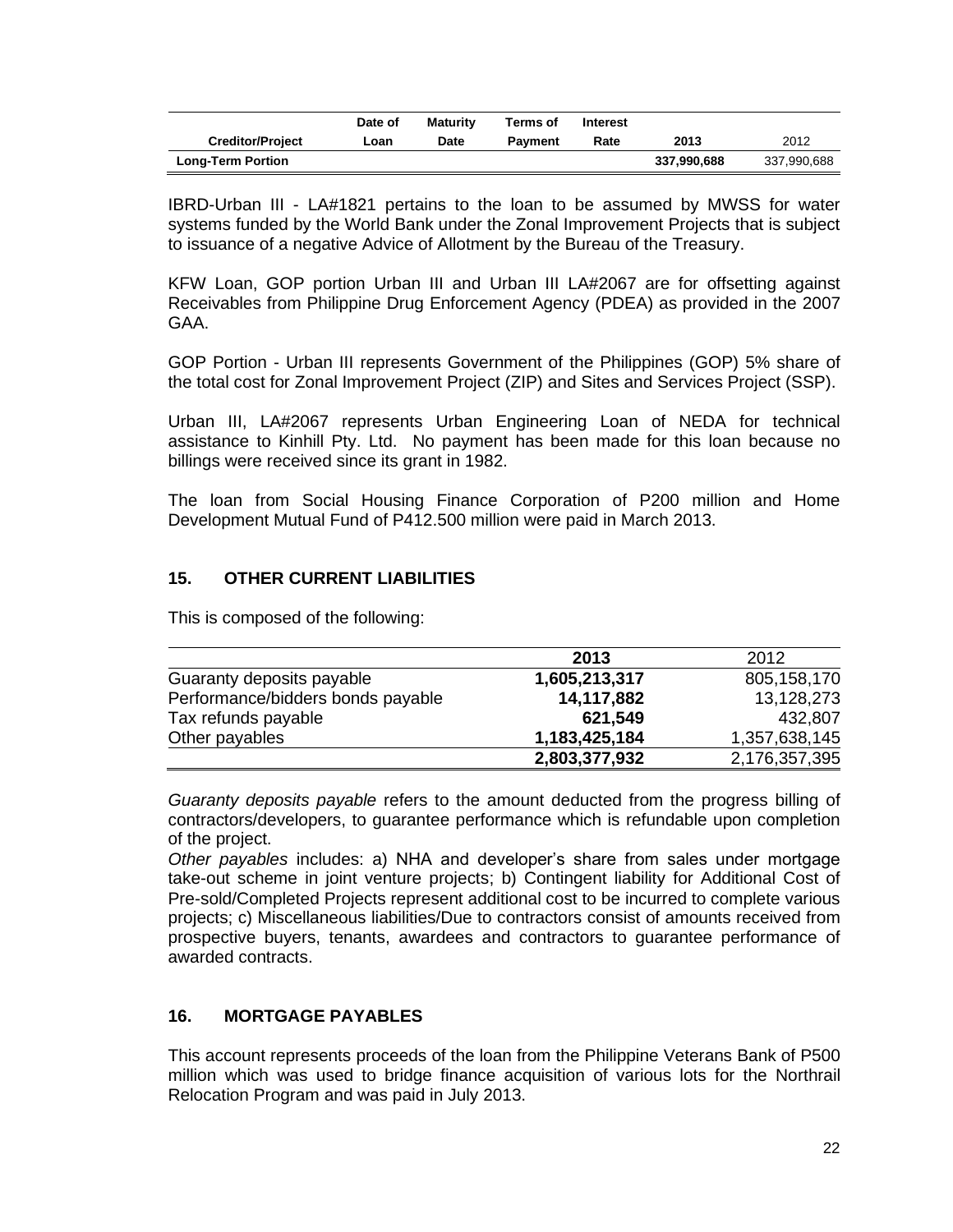# **17. OTHER PAYABLES**

This account represents contingent liabilities for additional cost to be incurred to complete various projects which are sold, although the projects are not yet completed.

## **18. DEFERRED CREDITS**

This account consists of the following:

|                                        | 2013          | 2012          |
|----------------------------------------|---------------|---------------|
| Deferred income from installment sales | 3,096,959,458 | 3,160,697,753 |
| Depository liabilities-beneficiaries   | 645,419,746   | 866,840,201   |
| Restricted funds (Smokey Mountain)     | 53,918,818    | 46,904,256    |
| Deferred profit - uncollected claims   | 14,788,141    | 14,788,141    |
|                                        | 3,811,086,163 | 4,089,230,351 |

*Deferred income from Installment sales* is the difference between the selling price and cost of sales of lots, houses and lots or units sold.

*Depository liabilities-beneficiaries* includes beneficiaries/buyers' deposit on lots and titles, unapplied collection and rental deposit from beneficiaries of various NHA projects.

*Restricted funds (Smokey Mountain)* amounting to P53.919 million pertains to collection from the sale of housing units in the Smokey Mountain Development and Reclamation Project (Now Paradise Heights Housing Project) pending the conveyance to the Authority by HGC of the title of the lots.

*Deferred profit – uncollected claims* represents amount due from G & M Realty Construction & Development Corporation, a joint venture partner, out of over expenditure in the project development of the Consuelo Heights Housing Projects in Tuguegarao, Cagayan per Court Decision for Civil Case No. Q 95-24669 dated February 2, 1998 and writ of execution dated March 1, 1999.

# **19. CAPITAL STOCK**

The authorized capitalization of the Authority is P5 billion per PD No. 1924 dated May 06, 1984, to provide NHA the long term capability to undertake the comprehensive national housing program for marginal and low income families. The amount of P2.893 billion has been issued by the National Government leaving an unissued capitalization of P2.107 billion.

### **20. MISCELLANEOUS CAPITAL**

This account substantially consists of value of property received from the national government and private corporations thru various presidential proclamations, executive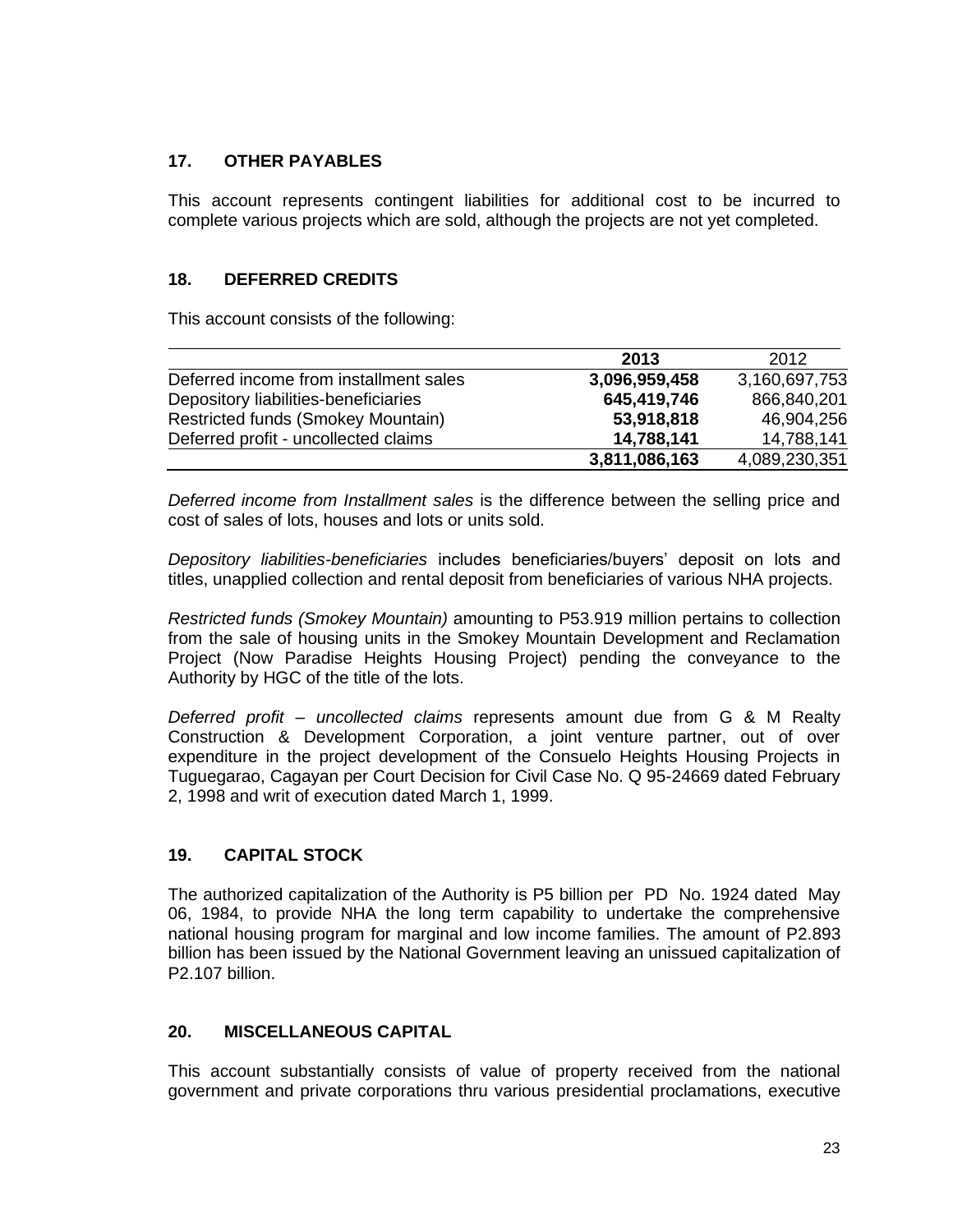|                                      | 2013          | 2012          | <b>Status</b>         |
|--------------------------------------|---------------|---------------|-----------------------|
| Land from DPWH                       | 3,263,360     |               | On-going sale         |
| Bagong Silang Proj. Phase XI,        |               |               |                       |
| Package 9                            | 14,533,506    |               | On-going sale         |
| <b>Vitas Reclamation Project</b>     | 1,520,185,412 | 1,520,185,412 | On-going sale         |
| Smokey Mountain                      | 1,403,000,000 | 1,403,000,000 | Asset Pool/HGC        |
| Philippine Centennial Village        |               |               |                       |
| Project, Taguig                      | 242,724,323   | 242,724,323   | On-going sale         |
| Land cost of NHA Sambag Ville 2      |               |               |                       |
| Housing Project, Cebu City           | 59,521,773    | 59,521,773    | On-going sale         |
| Three (3) lots from the              |               |               |                       |
| Municipalities of Pasig,             |               |               |                       |
| Cainta and Taytay                    | 57,843,697    | 57,843,697    | On-going sale         |
| Lianga Housing Project,              |               |               |                       |
| Surigao del Sur                      | 37,820,160    | 37,820,160    | On-going construction |
| Land Cost of Tala I, MRH             | 26,209,000    | 26,209,000    | On-going sale         |
| Caingin Housing Project, Iloilo City | 26,034,720    | 26,034,720    | On-going sale         |
| DAR BPI Compound                     |               |               |                       |
| (Cresencia Village, Baguio City)     | 21,600,000    | 21,600,000    | On-going sale         |
| Bagong Silang Project, Phase XI      | 21,461,165    | 21,461,165    | On-going sale         |
| Lot from Department of Public        |               |               |                       |
| Works and Highways                   |               |               |                       |
| DPWH, Sta. Ana, Manila               | 17,753,150    | 17,753,150    | On-going sale         |
| Tala Estate, Caloocan City           | 15,460,016    | 15,460,016    | On-going sale         |
| Lot located in Brgy. Katipunan,      |               |               |                       |
| Quezon City                          | 14,513,760    | 14,513,760    | On-going sale         |
| Lot in Sta. Ana, Manila from DSWD    | 10,826,000    | 10,826,000    | On-going sale         |
| Land cost - Maria Orosa and          |               |               |                       |
| Jorge Bocobo Housing Project         | 108,200       | 108,200       | On-going sale         |
| Land cost of Smokey Mountain         |               |               |                       |
| Development & Reclamation            |               |               |                       |
| Project                              | 65,862,720    |               | On-going sale         |
| Land cost of Tala III MRH            | 52,171,600    |               | On-going construction |
| Land cost of Tala 2, MRH,            |               |               |                       |
| Caloocan City                        | 52,000,000    |               | On-going construction |
|                                      | 3,662,892,562 | 3,475,061,376 |                       |

orders, administrative rules and regulations for various government uses as well as for housing and urban development. Details are as follows:

The amount of P1.520 billion represents the NHA's share in the Vitas Reclamation Project. The lot with a total area of 253.645 square meters has zonal value of P6,000 per square meter. Included in the amount is development cost of P1,190,310,000.

The Smokey Mountain certificate represents the value of non-interest bearing participation certificates issued by the Asset Pool due to the conveyance of the Smokey Mountain site and the 79 hectares Manila Bay Foreshore property.

The Philippine Centennial Village Project in Taguig City totaling P242.724 million was transferred by HUDCC to NHA pursuant to Executive Order No. 70-465 as amended.

The land located at Barangay Sambag 2 in Cebu City was conveyed by DOH to the NHA per Memorandum of Agreement dated February 4, 1992 and intended for socialized housing in the area.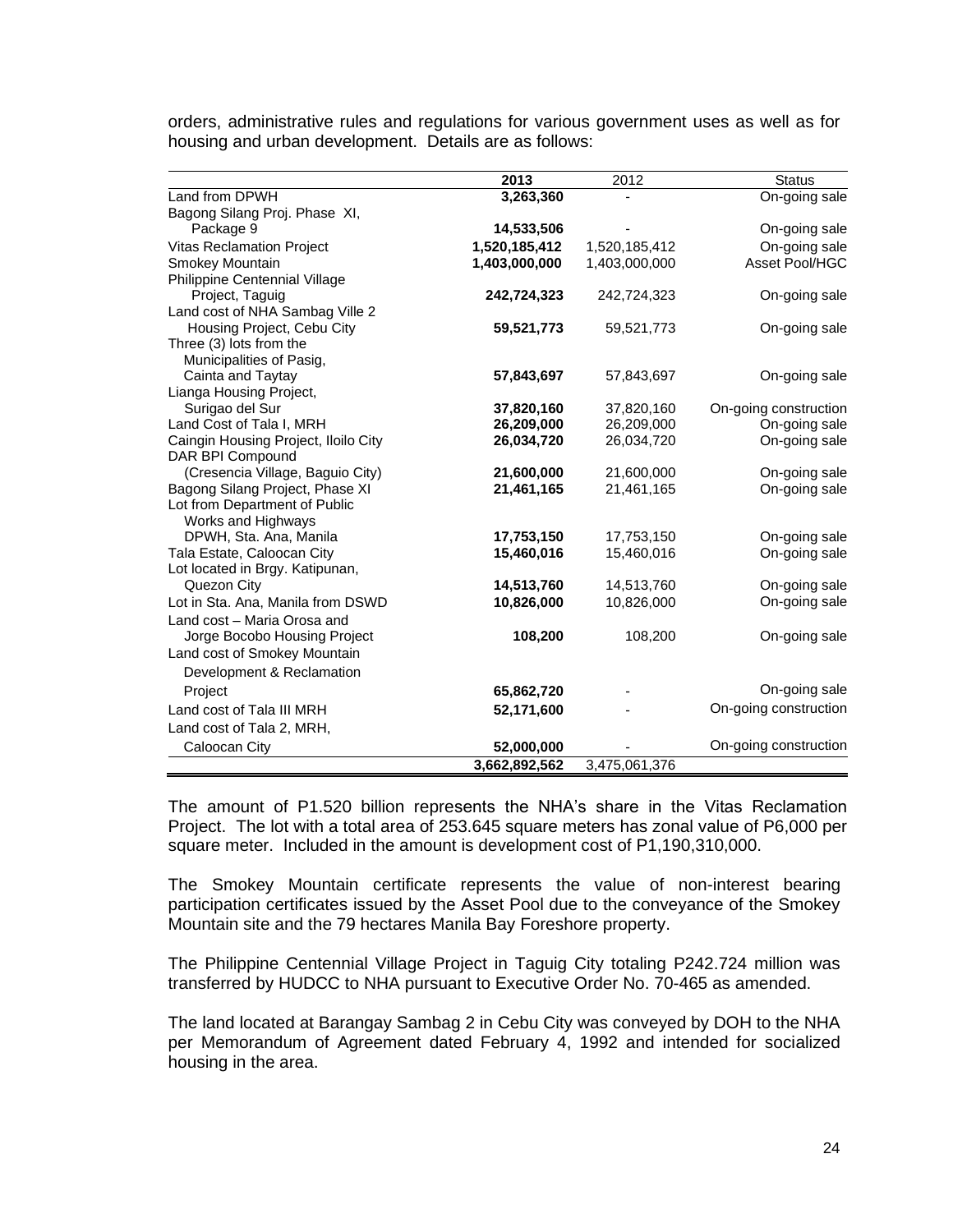The three (3) lots in Pasig, Cainta and Taytay with an area of 171.03 hectares more or less, were transferred to NHA during the last quarter of 1999. These lots are intended for socialized housing under Presidential Proclamation No. 458 dated August 29, 1994.

The amount of P37.820 million represents Lianga Housing Project located at Brgy. Diatagon, Lianga, Surigao del Sur under Presidential Proclamation No. 403 with an area of 27.3958 hectares for disposition in accordance with the provisions of Republic Act No. 7279.

The amount of P26.209 million represents partial land cost of Tala I Medium- Rise Housing (MRH) at P1,000 per square meter, under Presidential Proclamation No. 843 as amended by R.A. 7999 and Proclamation No. 366.

The Caingin Housing Project which has an area of 54,239 square meters situated in the City of Iloilo, Island of Panay under Presidential Proclamation No. 419 is for utilization in relation to socialized housing, urban development, resettlement and slum improvement.

A 9,000 square meter lot located in BPI Compound, Cresencia Village in Baguio City amounting to P21.600 million is intended for socialized housing under Presidential Proclamation No. 360 and MOA dated August 05, 1999, OCT No. P-3045 and Special Patent No. 3659.

The amount of P21.461 million represents project in Bagong Silang, Phase XI under Presidential Proclamation No. 843.

The 20,315 square meter lot located in Sta. Ana, Manila, was transferred by the DPWH to NHA under Proclamation No. 848 dated January 14,1992 as relocation site of the squatters, flood victims and other indigents of Greater Manila area.

The 808 hectare Tala Estate in Caloocan City was transferred to NHA thru Presidential Proclamation No. 843 for various government uses as well as for housing and urban development.

The land located at Barangay Katipunan Quezon City was conveyed by the Local Government of Quezon City per Deed of Reconveyance under Board Resolution No. 4477 dated January 2002, authorizing the conversion of its land use from slaughter house site to residential lot for proper distribution and award to its occupants.

The 10,826 square meter identified as Lots 6 and 11, Block 22 located at Sta. Ana, Manila from DSWD covered by TCT No. 234394 and 234399 valued at P1,000 per square meter for Barrio Puso Homeowners Association.

The 809 hectare Tala Estate in Caloocan City was transferred to NHA thru Presidential Proclamation No. 843 for various government uses as well as for housing and urban development.

### **21. APPRAISAL CAPITAL**

The amount of P6.177 billion represents the appraised value of the lot of P6.127 billion located at the Government Center North Triangle, a joint venture project with Ayala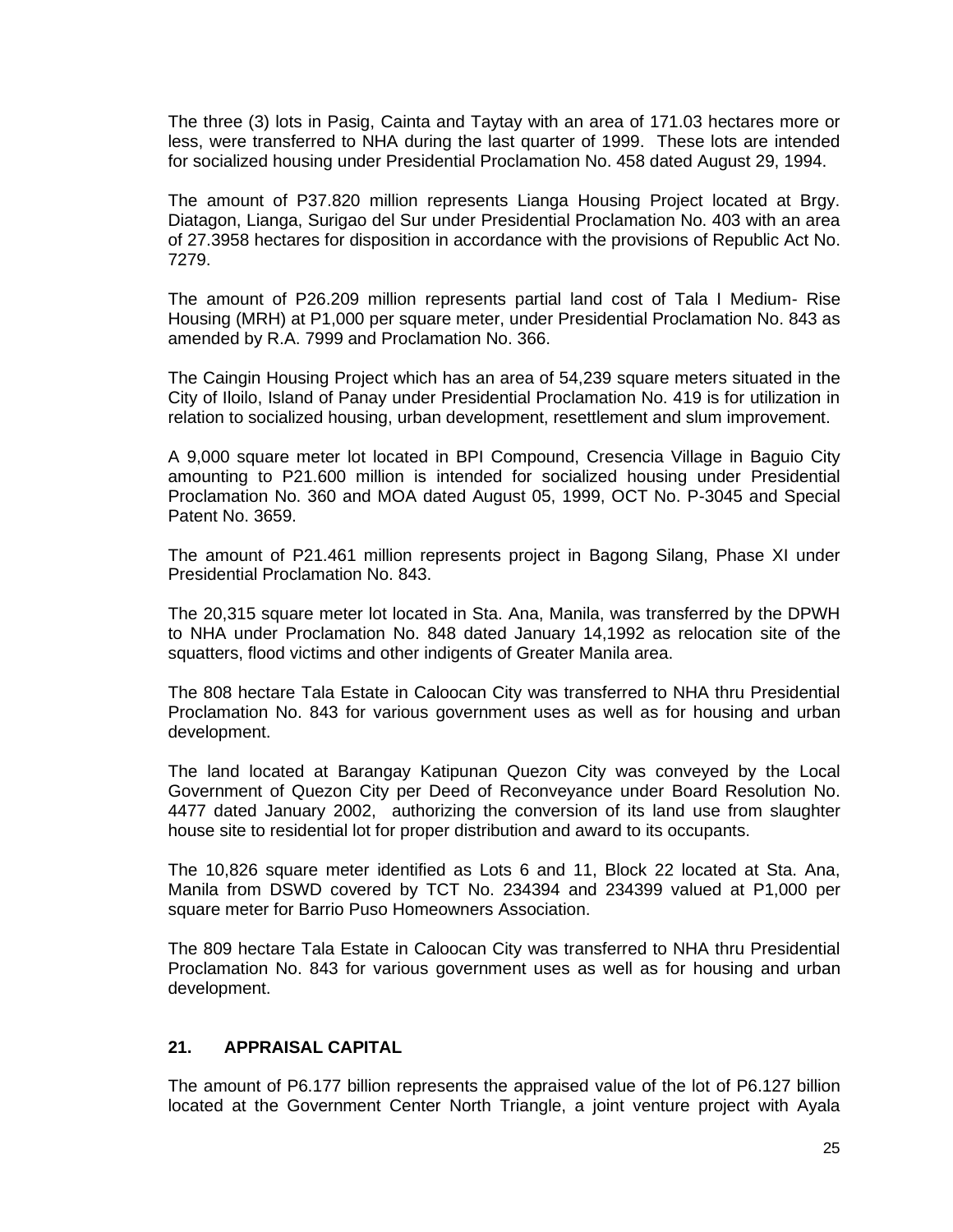Land, Inc. and the Smokey Mountain Project in Tondo, Manila amounting to P50.297 million.

# **22. SUBSIDY INCOME FROM THE NATIONAL GOVERNMENT**

As of December 31, 2013, the total allotment for the various projects relocation/resettlement and AFP/PNP housing amounted to P56.529 billion, including the amount of P11.050 billion or 19.55 per cent sourced from the Unprogrammed Fund, FY 2011 General Appropriations Act, RA 10147 Disbursement Acceleration Program (DAP) as approved by the President of the Philippines:

| Projects       |                                                                                                    | Source of<br>Fund                                         | Amount Advice of<br><b>Allotment</b> | <b>Cash Received</b> |               | <b>Total Utilization</b> |               | <b>Balance of Cash</b> | <b>Balance of</b><br>Allotment |
|----------------|----------------------------------------------------------------------------------------------------|-----------------------------------------------------------|--------------------------------------|----------------------|---------------|--------------------------|---------------|------------------------|--------------------------------|
|                |                                                                                                    |                                                           |                                      | 2013                 | 2012          | 2013                     | 2012          |                        |                                |
| Program        | <b>Disbursement Acceleration</b>                                                                   |                                                           |                                      |                      |               |                          |               |                        |                                |
|                | Housing Project for<br>Families Living along<br>Danger Areas in MM                                 | Unprogrammed<br>Fund, FY 2011<br>GAA, RA 10147            | 10,000,000,000                       | 3,377,069,000        | 2,166,835,000 | 4,294,619,607            | 586,274,790   | 663,009,603            | 4,456,096,000                  |
|                | Housing for BF/BJMP                                                                                | Unprogrammed<br>Fund, FY 2011<br>GAA, RA 10147            | 500,000,000                          | ä,                   | 500,000,000   | 141,165,000              | 158,877,000   | 199,958,000            | ÷.                             |
| k              | North Triangle<br><b>Relocation Project</b>                                                        | Unprogrammed<br>Fund, FY 2011<br>GAA, RA 10147            | 450,000,000                          |                      |               | 30,440,070               |               | (30, 440, 070)         | 450,000,000                    |
|                | loilo Resettlement<br>Project                                                                      | Unprogrammed<br>und, FY 2011<br>GAA, RA 10147             | 100,000,000                          | 100,000,000          |               | 83,000,000               |               | 17,000,000             |                                |
|                | Sub-Total                                                                                          |                                                           | 11,050,000,000                       | 3,477,069,000        | 2,666,835,000 | 4,549,224,677            | 745,151,790   | 849,527,533            | 4,906,096,000                  |
|                | <b>Regular Appropriation</b>                                                                       |                                                           |                                      |                      |               |                          |               |                        |                                |
|                | Resettlement<br>Program                                                                            | FY 2013 GAA,<br><b>A 10352</b><br>FY 2012 GAA,            | 4,882,200,000                        |                      |               | 1,032,569,181            |               | (1,032,569,181)        | 4,882,200,000                  |
|                |                                                                                                    | A 10155                                                   | 5,503,180,000                        | 2,295,371,000        |               | 2,352,518,960            | 77,857,270    | (135,005,230)          | 3,207,809,000                  |
|                |                                                                                                    | FY 2011 GAA,                                              |                                      |                      |               |                          |               |                        |                                |
|                |                                                                                                    | RA 10147                                                  | 3,943,318,000                        | 2,233,714,000        | 1,098,662,000 | 1,171,520,334            | 2,024,339,721 | 136,515,945            | 610,942,000                    |
|                | Resettlement and<br>Slum Upgrading for<br>ands Proclaimed<br>as Socialized<br><b>Housing Sites</b> | FY 2010 GAA,<br>RA 9970                                   | 100,341,955                          |                      | 100,341,955   | 12,396,097               | 1,629,601     | 86,316,257             |                                |
|                | Resettlement<br>Jpgrading Program                                                                  | FY 2013 GAA,<br>RA 10352                                  | 127,845,000                          |                      |               |                          |               |                        | 127,845,000                    |
|                | Emergency<br><b>Housing Assistance</b><br>for Calamity Victims                                     | FY 2013 GAA,<br>RA 10352                                  | 620,980,000                          | 320,018,000          |               | 188,054,102              |               | 131,963,898            | 300,962,000                    |
|                | lousing Program<br>for Informal<br>Families living<br>along danger areas<br>in Metro Manila        | FY 2013 GAA,<br>RA 10352                                  | 10,108,725,000                       |                      |               | 444,450,000              |               | (444, 450, 000)        | 10,108,725,000                 |
|                | <b>AFP &amp; PNP</b><br>Housing Project,<br>Phase I                                                | FY 2011 GAA,<br>RA 10147                                  | 1,200,745,000                        |                      | 1,200,745,000 | 301,046,540              | 407,267,772   | 492,430,688            |                                |
|                | <b>AFP &amp; PNP</b><br>Housing Project,<br>Phase II                                               | FY 2013 GAA,<br>RA 10352                                  | 5,621,740,000                        |                      | ÷.            | 1,368,336,502            |               | (1,368,336,502)        | 5,621,740,000                  |
|                | Sub-Total                                                                                          |                                                           | 32,109,074,955                       | 4,849,103,000        | 2,399,748,955 | 6,870,891,716            | 2,511,094,364 | (2, 133, 134, 125)     | 24,860,223,000                 |
| Others         |                                                                                                    |                                                           |                                      |                      |               |                          |               |                        |                                |
| $\mathbf 1$    | <b>AFP &amp; PNP</b><br>Housing Project,<br>Phase II                                               | Unprogrammed<br>Fund, FY 2012<br>GAA, RA 10155            | 4,514,480,000                        | 3,720,686,000        | ÷,            | 2,884,133,209            | 724,980,516   | 111,572,275            | 793,794,000                    |
| $\overline{2}$ | Brgy Pob. Cateel,<br>Davao                                                                         | FY 2012 Budget<br>Continuing<br>Appropriations<br>A 10155 | 5,000,000                            | 5,000,000            |               |                          |               | 5,000,000              |                                |
| 3              | <b>Housing Project</b><br>Typhoon "Pablo"                                                          | Unprogrammed<br>Fund, FY 2013<br>GAA, RA 10352            | 4,084,600,000                        |                      |               | 49,005,000               |               | (49,005,000)           | 4,084,600,000                  |
| 4              | <b>Housing Project</b><br>Zamboanga<br>Conflict                                                    | FY 2013 GAA,<br>RA 10352                                  | 2,566,000,000                        |                      |               |                          |               |                        | 2,566,000,000                  |
| 5              | Permanent housing<br>Typhoon "Yolanda'                                                             | FY 2013 GAA,<br>RA 10352                                  | 2,200,000,000                        |                      |               |                          |               |                        | 2,200,000,000                  |
|                | Sub-Total                                                                                          |                                                           | 13,370,080,000                       | 3,725,686,000        |               | 2,933,138,209            | 724,980,516   | 67,567,275             | 9,644,394,000                  |
|                | Total                                                                                              |                                                           | 56,529,154,955                       | 12,051,858,000       | 5,066,583,955 | 14,353,254,602           | 3,981,226,670 | (1, 216, 039, 317)     | 39,410,713,000                 |

The subsidy fund intended for BFP/BJMP Project was temporarily utilized for the North Triangle Relocation Project for the acquisition of property to be used as relocation site for ISFs in the North Triangle Area, Quezon City amounting to P30,440,070 pending the release of cash for the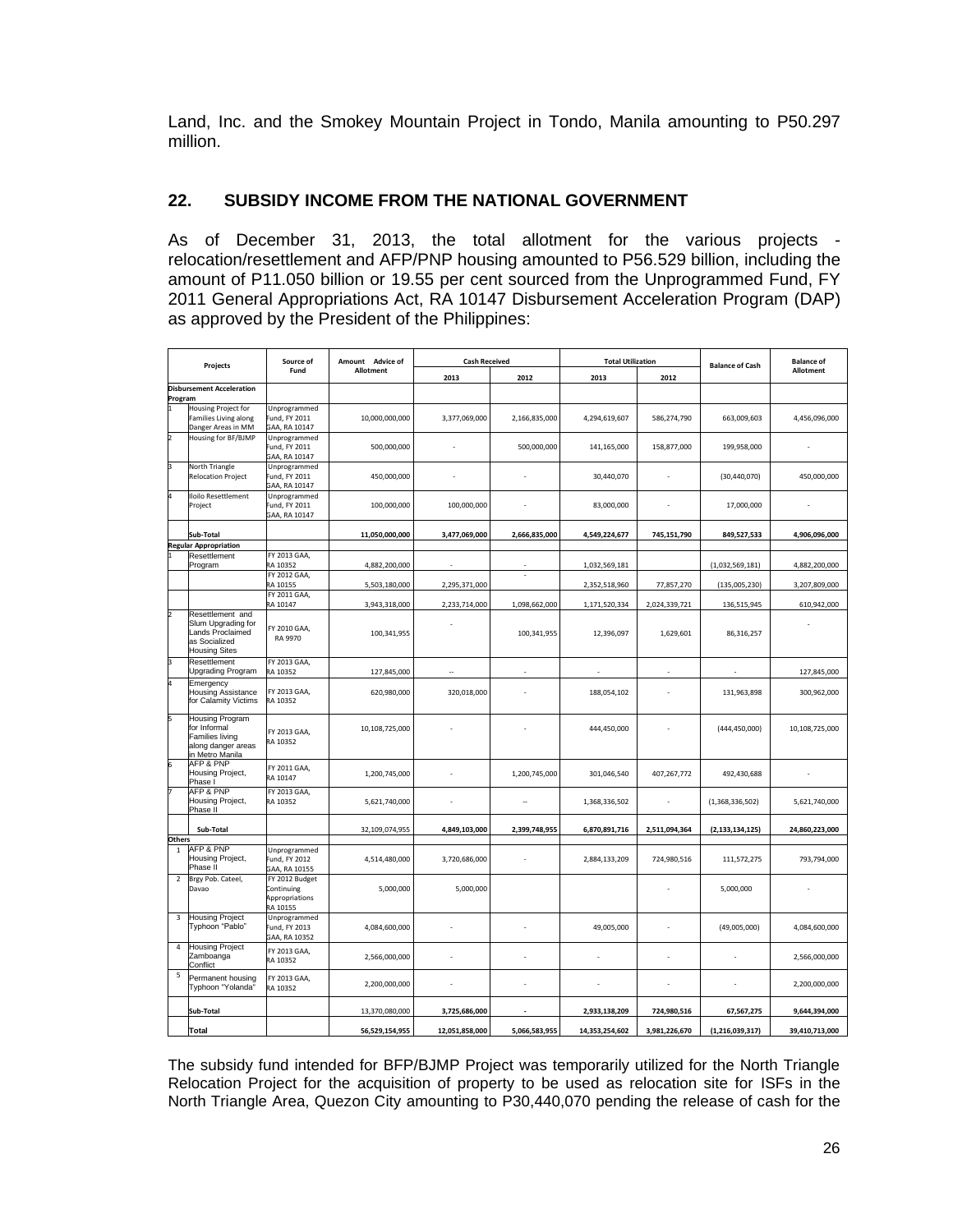said project. While the subsidy fund intended for Housing Program of AFP/PNP and ISFs living along danger areas were likewise temporarily used for Resettlement Projects amounting to P1,032,569,181. Further, the Housing Program for AFP/PNP Phase II temporarily utilized the subsidy fund intended for ISFs living along danger areas, corporate receipts and comprehensive integrated shelter financing act (CISFA) fund amounting to P1,368,336,502.

# **23. CORRECTION OF PRIOR YEARS' ERRORS**

This account is broken down as follows:

|                                              | 2013           | 2012            |
|----------------------------------------------|----------------|-----------------|
| Subsidy -                                    |                |                 |
| Liquidation of various resettlement projects | (43, 386, 483) | (197,096,343)   |
| Northrail/Southrail relocation projects      | (382, 250)     | (30, 471, 981)  |
| Smokey Mountain development and              |                |                 |
| relocation project                           |                | (1,752,489,700) |
| <b>Prior Years' Charges</b>                  |                |                 |
| Maintenance and other operating expenses     | (34, 569, 819) | (347, 252, 557) |
| Personal services                            | (16,624,903)   | (8,856,530)     |
| Various adjustments                          | 168,026,980    |                 |
| <b>Prior Years' Credits</b>                  |                |                 |
| Income from Joint Venture                    | 683,512        |                 |
| Accrued rental and amortization              |                |                 |
| Receivable                                   | (16, 376, 498) |                 |
| Various adjustments to income                | 16,860,784     | 887,235         |
| Prior years' amortization interest,          |                |                 |
| delinquency interest, notarial fees,         |                |                 |
| service fees, miscellaneous income           | 196,609,363    | 66,097,361      |
|                                              | 270,840,686    | (2,269,182,515) |

### **24. Financial Risk Management**

The Authority has significant exposure to the following risk:

**a. Credit Risk** – refers that one will default by failing to make the required payments. The risk of financial loss due to inability or unwillingness to settle one's obligation in accordance with the agreed terms. Since the Authority is providing housing assistance to informal settler families and low salaried government employees, the exposure to credit risk is of great magnitude.

The Authority, in managing its credit risk, makes regular review of policies regarding loan restructuring and lowering of interest. Past due accounts are being monitored and evaluated closely. The Authority also engages in livelihood programs to help the beneficiaries meet their daily needs.

**b. Liquidity Risk** – refers to the possibility that the Authority will encounter difficulty in meeting the obligations associated with its financial liabilities that are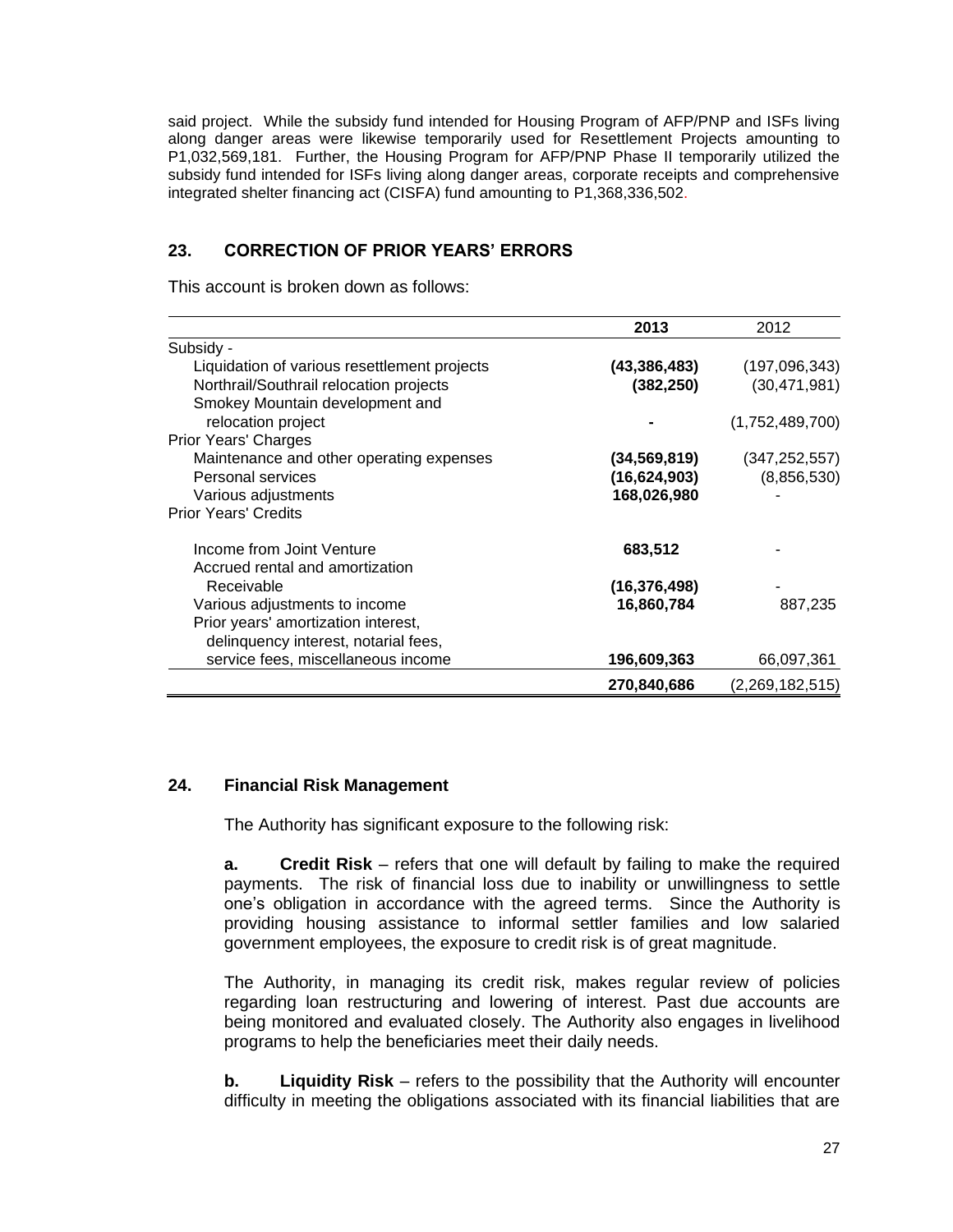settled by delivering cash or another financial asset. The Authority manages liquidity risk by maintaining adequate reserves to meet its currently maturing obligations.

**c. Interest Rate Risk (IRR**) – is the exposure to adverse movements in interest rates.

Investments – in managing the IRR, the Authority invests in financial institutions with a fixed interest rate agreement either for 30 days or 90 days. Any variation in the interest rate will not have a material impact on the net profit of the Authority.

Receivables – interest rate exists in the trade receivables/interest bearing assets due to the change in the assets value resulting from the variability of interest rates. The financial expenses being charged in the cost of assets vary depending on the payment of principal and interest on the borrowings by the Authority.

#### **25. PENDING CASES IN COURT**

As of December 31, 2013, no provision for liability was recognized or taken up in the books for cases in court because the amount cannot be measured reliably, pending court decision.

| DOCKET NO.<br><b>PROPERTY</b>                                                                    |                                | <b>DESCRIPTION</b>        |  |  |
|--------------------------------------------------------------------------------------------------|--------------------------------|---------------------------|--|--|
| NHA vs. A.C. Yulo, et al. Case No. 1355                                                          | <b>Bacolod City</b>            | <b>Expropriation case</b> |  |  |
| Mandurriao Sites & Services Civil Case<br>No. 4255                                               | Mandurriao Sites & Services    | <b>Expropriation case</b> |  |  |
| NHA vs. Bernabe Noble, et al. Case No.<br>7847                                                   | Lapasan, Cagayan de Oro City   | <b>Expropriation case</b> |  |  |
| NHA vs. City of Cagayan de Oro, et al.<br>Civil Case No. 7465                                    | Macabalan, Cagayan de Oro City | <b>Expropriation case</b> |  |  |
| NHA vs. Casimiro Tamparong, et al.<br>Civil Case No. 7464                                        | Puntod, Cagayan de Oro City    | <b>Expropriation case</b> |  |  |
| NHA vs. Celso delos Angeles, et al.<br>Civil Case No. 39068                                      | Karangalan, Pasig City         | <b>Expropriation case</b> |  |  |
| NHA vs. Aurea Abrera, et al. Case No.<br>58413 RTC, Br. 71, Pasig City C.A.<br>G.R. CV No. 66162 | West Crame, San Juan, M.M.     | <b>Expropriation case</b> |  |  |
| NHA vs. Elisa Cabrera Luna, et al. Case<br>No. C-10688                                           | Bagong Barrio, Caloocan City   | <b>Expropriation case</b> |  |  |
| NHA vs. Ruperto Marero, et al. Case<br>No. 27933                                                 | Antipolo City                  | <b>Expropriation case</b> |  |  |

The following are the list of the NHA pending cases: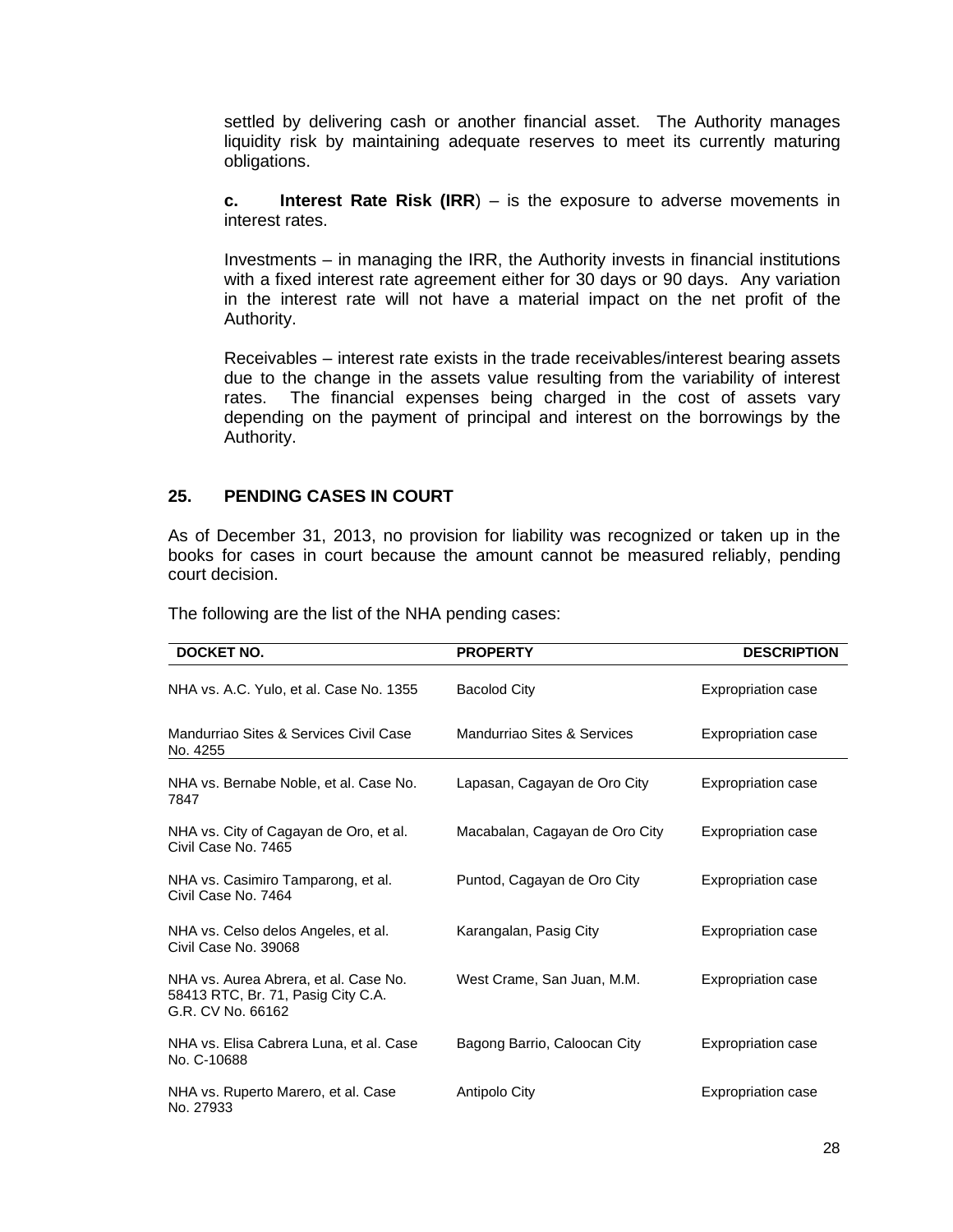| <b>DOCKET NO.</b><br><b>PROPERTY</b>                                                                                       |                                       | <b>DESCRIPTION</b>            |  |  |
|----------------------------------------------------------------------------------------------------------------------------|---------------------------------------|-------------------------------|--|--|
| NHA vs. Virginia Pabelico, et al. CA GR-<br>CV-70216/Case No. 88-45629                                                     | Sta. Ana, Manila                      | <b>Expropriation case</b>     |  |  |
| NHA vs. Jaime Pajara, et al.                                                                                               | Kadunganan, Sagkahan, Leyte           | <b>Expropriation case</b>     |  |  |
| NHA vs. Patricia L. Tiongson, et al. CC<br>No. 87-42018 and CC No. 87-42019,<br>RTC Br. 41, Manila (CA GR CV No.<br>37367) | Tambunting, Tondo, Manila             | Expropriation case            |  |  |
| NHA vs. Patricia L. Tiongson, et al. CC<br>No. C-87-42017 and CC No. 87-42016,<br>RTC Br. 40, Manila (CA GR CV 37367)      | Sunog Apog, Tondo, Manila             | <b>Expropriation case</b>     |  |  |
| NHA vs. Humberto Villareal, et al. SCA-<br>007-01, RTC Br. 17, Roxas City                                                  | Brgy. Poblacion Sur, Ivisan,<br>Capiz | <b>Expropriation case</b>     |  |  |
| <b>First United Contractors</b><br>Corporation vs. NHA CIAC Case No.<br>14-20031                                           | Antipolo, Rizal                       | With Notice of<br>Garnishment |  |  |
| R-II Builders, Inc. (Petitioner) vs. Home<br>Guaranty Corporation, et al.<br>(Respondents) Civil Case No. 08-<br>120402    | Tondo, Manila                         | Expropriation case            |  |  |
| <b>DASMARINAS BAGONG BAYAN</b>                                                                                             |                                       |                               |  |  |
| NHA vs. Sotero Alvaran, Case No. TG-<br>358 (Encabo Property)                                                              |                                       | <b>Expropriation case</b>     |  |  |
| NHA vs. Asislo Toledo (formerly owned<br>by Luciano Austria), Case No. TG-385 &<br>TG-386                                  |                                       | <b>Expropriation case</b>     |  |  |
| NHA vs. Felipe Ilano, Case No. TG-421                                                                                      |                                       | <b>Expropriation case</b>     |  |  |

#### **GRACE PARK SUBDIVISION/BARRIO RODRIGUEZ, CALOOCAN CITY Handled by the Office of the Government Corporate Counsel**

| NHA vs. Domingo Lim, et al. CC No. C-<br>6226 GR No. 116176 RTC, Caloocan<br>City                   | Grace Park Subd., Caloocan City | Expropriation case |
|-----------------------------------------------------------------------------------------------------|---------------------------------|--------------------|
| NHA vs. Julia Diez, et al. CA GR CV<br>No. 10200-10212, GR 110770                                   | Grace Park Subd., Caloocan City | Expropriation case |
| NHA vs. Fermin Manapat CC No. C-<br>6229, RTC, Caloocan City, GR L-<br>118625, GR 110478, 110482-93 | Grace Park Subd., Caloocan City | Expropriation case |
| Rosemarie A. Guanzon, GR<br>No.110462-74                                                            | Grace Park Subd., Caloocan City | Expropriation case |
| NHA vs. Maximo Laberanes, et al. CC<br>No. 6231 RTC-Caloocan City, CA GR<br>No. 10200-10212         | Grace Park Subd., Caloocan City | Expropriation case |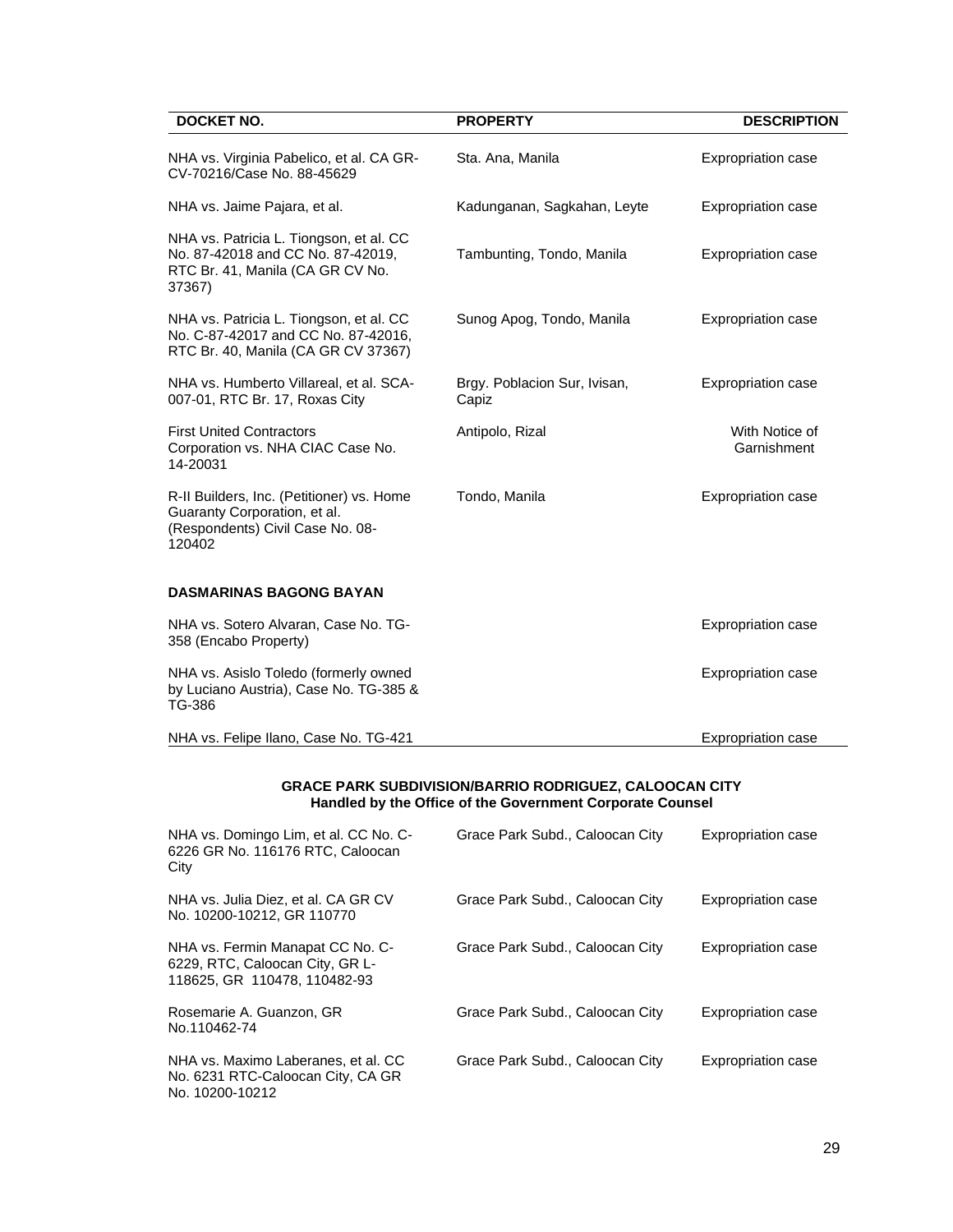| <b>DOCKET NO.</b>                                                                                                                | <b>PROPERTY</b>                 | <b>DESCRIPTION</b>        |
|----------------------------------------------------------------------------------------------------------------------------------|---------------------------------|---------------------------|
| NHA vs. Cesario Vega, et al. CC No. C-<br>6435, RTC - Caloocan City, CA GR CV<br>10200-10212 (consolidated)                      | Grace Park Subd., Caloocan City | Expropriation case        |
| NHA vs. Conrado Ng Cinco, CC No. C-<br>6234, RTC-Caloocan City                                                                   | Grace Park Subd., Caloocan City | <b>Expropriation case</b> |
| NHA vs. Alfredo de Guzman et al. CC<br>No. C-6255, RTC-Caloocan City, CA<br>GR CV 10200-10212 (consolidated)                     | Grace Park Subd., Caloocan City | Expropriation case        |
| NHA vs. Lucas Salonga CC No. C-<br>6235, RTC-Caloocan City, CA GR CV<br>No. 10200-10212 (consolidated)                           | Grace Park Subd., Caloocan City | <b>Expropriation case</b> |
| NHA vs. Dominador Ramos CC No. C-<br>6228, RTC-Caloocan, CA GR CV<br>10200-10212 (consolidated)                                  | Grace Park Subd. Caloocan City  | <b>Expropriation case</b> |
| NHA vs. Aurora Dy-Dela Costa, et al.<br>CC No. C-6230, RTC - Caloocan City,<br>CA GR CV 10200-10212 (consolidated)               | Grace Park Subd., Caloocan City | Expropriation case        |
| NHA vs. Roman Catholic Archbishop of<br>Manila, CC No. C-6625, RTC-Caloocan<br>City, CA GR CV 10200-10212<br>(consolidated)      | Grace Park Subd., Caloocan City | <b>Expropriation case</b> |
| NHA vs. Carco Motor Sales, Inc. CC<br>No. C-6237, RTC Caloocan City,<br>(consolidated)                                           | Grace Park Subd., Caloocan City | <b>Expropriation case</b> |
| NHA vs. Carco Motors/<br>Philtrust Bank, CC No. C-6236                                                                           | Grace Park Subd., Caloocan City | <b>Expropriation case</b> |
| NHA vs. Virginia Castro, et al., CC No.<br>C-6226, RTC-Caloocan City, CA GR CV<br>27159 CC No. C-6226                            | Grace Park Subd., Caloocan City | <b>Expropriation case</b> |
|                                                                                                                                  |                                 |                           |
| NHA vs. John C. Lee, CC No. C-6233,<br>RTC-Caloocan City, CA GR CV No.<br>10200-10212                                            | Grace Park Subd., Caloocan City | Expropriation case        |
| NHA vs. Angelita Puno, CC No. C-6232,<br>RTC-Caloocan City, CA GR CV 10200-<br>10212                                             | Grace Park Subd., Caloocan City | <b>Expropriation case</b> |
| NHA vs. Juan Puno and Carmencita<br>Cayanan, CC No. C-6238, RTC-<br>Caloocan, CA GR CV 10200-10212                               | Grace Park Subd., Caloocan City | <b>Expropriation case</b> |
| NHA vs. Sps. Elias and Inocencia<br>Cuyugan, Juan Puno and Carmencita,<br>CC No. C-6226, RTC-Caloocan City,<br>GR No. 110530-421 | Grace Park Subd., Caloocan City | <b>Expropriation case</b> |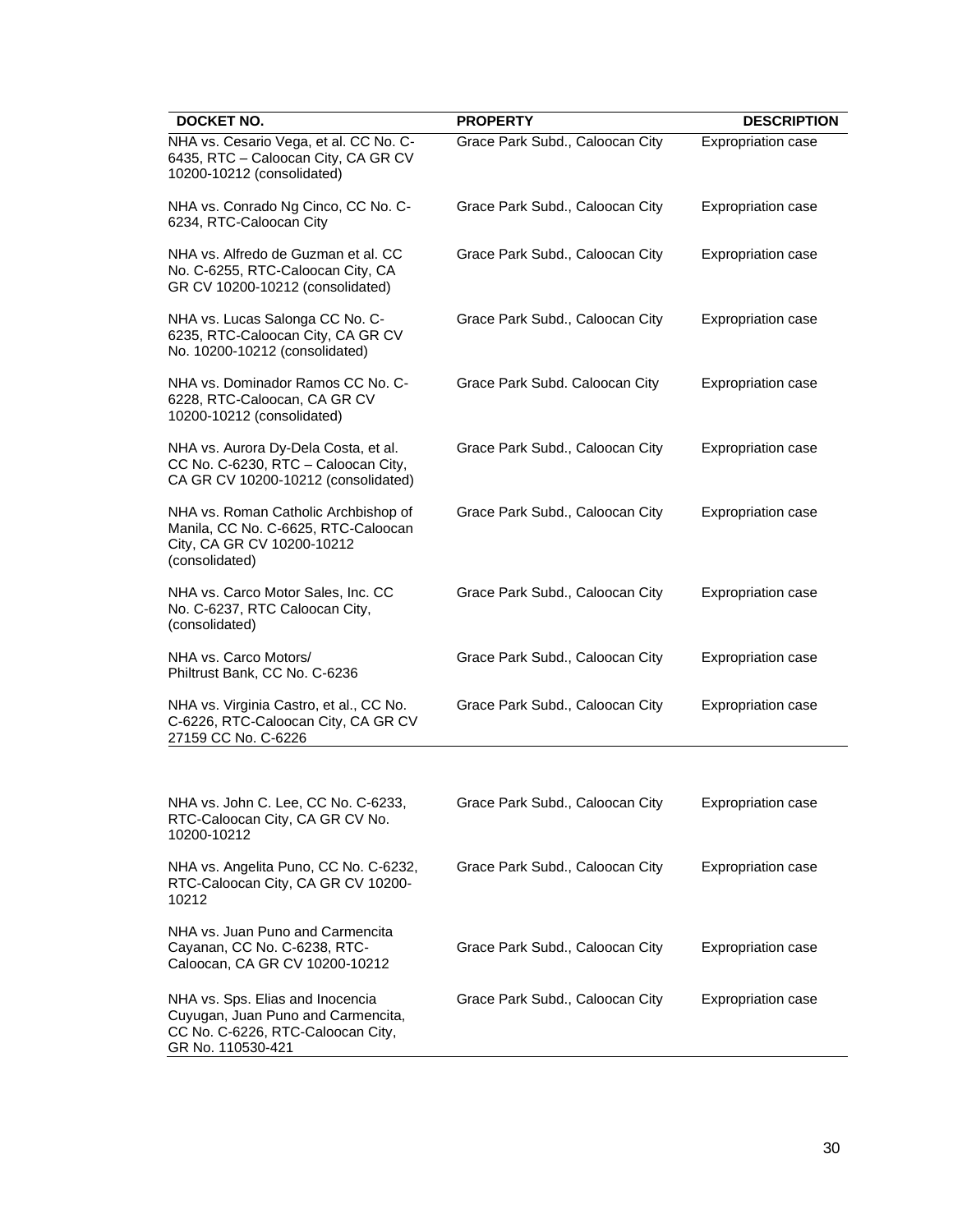### **26. SUPPLEMENTARY INFORMATION REQUIRED UNDER BUREAU OF INTERNAL REVENUE REGULATION 15-2010**

In compliance to the above regulation, the following taxes and withholding taxes were paid and accrued in CY 2013:

| Taxes paid in 2013                       |             |
|------------------------------------------|-------------|
| On compensation                          | 85,715,043  |
| Expanded                                 | 28,025,977  |
| VAT and other percentage tax             | 18,920,903  |
|                                          | 132,661,923 |
| Add: Taxes withheld (to be paid in 2014) |             |
| On compensation                          | 2,221,213   |
| Expanded                                 | 8,145,104   |
| VAT and other percentage tax             | 5,547,884   |
|                                          | 15,914,201  |
|                                          | 148,576,124 |

### **27. GSIS**

National Housing Authority has complied with the GSIS regulations on the proper deductions of GSIS premiums from the salaries of employees and the timely remittances thereof to the GSIS in accordance with RA No. 8291.

### **28. PHILHEALTH**

Management remitted the Philhealth personal and corporate share contributions on a monthly basis as required under Sec. 20 Title III, of the Revised Implementing Rules and Regulations of RA 9241.

### **29. TRUST FUNDS**

#### **NATIONAL GOVERNMENT CENTER (NGC)**

On March 29, 2005, the Home Guaranty Corporation (HGC) transferred to the NHA the operation and management of the National Government Center (NGC) Housing Project, by virtue of Republic Act No. 9207, otherwise known as the National Government Center (NGC) Housing and Land Utilization Act of 2003. Under this Act, the NHA was made the trustee of the NGC Housing Project (East and West) excluding those where the Home Guaranty Corporation (HGC) has acquired proprietary interest.

Prior to its transfer to NHA, the NGC Housing Project came into existence by virtue of Proclamation No. 137 dated August 11, 1987, thereby segregating lands covering more or less 150 hectares from the National Government Center situated at West of Commonwealth Avenue, Quezon City to be utilized as socialized housing for the beneficiaries living thereat. In April 1998, Proclamation No. 1169 was issued excluding additional portion of land in the east side (approximately 238 hectares) and declaring the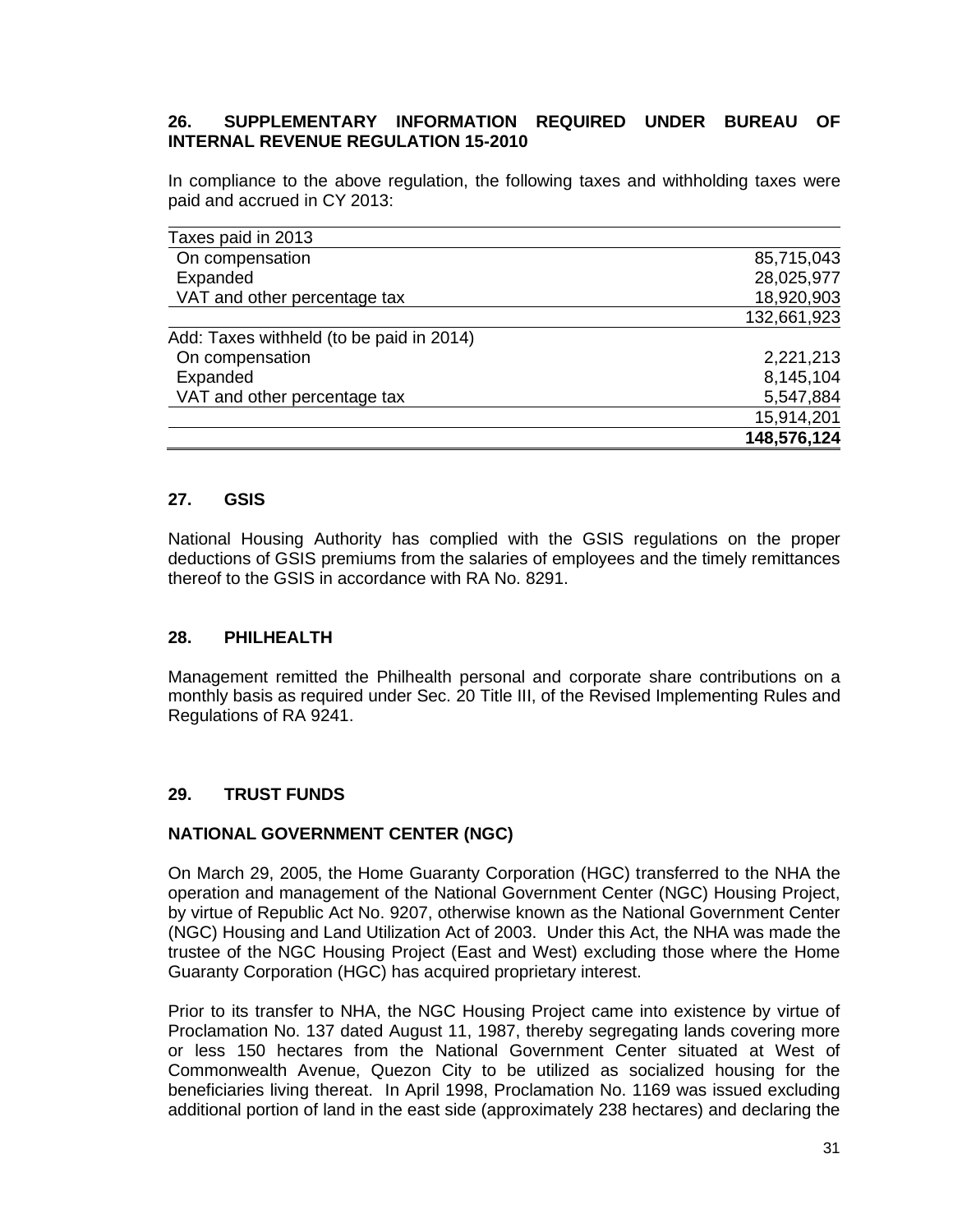same for development and disposition into a mixed use for government complexes, buildings and offices, socialized housing and other purposes.

### **FINANCIAL HIGHLIGHTS**

|                                 |               |                | Increase/  |
|---------------------------------|---------------|----------------|------------|
| <b>Particulars</b>              | 2013          | 2012           | (Decrease) |
|                                 |               |                |            |
| <b>A. Financial Position</b>    |               |                |            |
| Assets                          | 725,483,129   | 665,341,940    | 60,141,189 |
| Liabilities                     | 877,428,129   | 808,819,638    | 68,608,491 |
| Equity                          | (151,945,000) | (143,477,698)  | 8,467,302) |
|                                 |               |                |            |
| <b>B. Results of Operations</b> |               |                |            |
| Revenue from general            |               |                |            |
| income                          | 9,143,468     | 7,293,241      | 1,850,227  |
| Operating expenses              | 20,832,255    | 19,489,489     | 1,342,766  |
| Loss from operations            | (11,688,787)  | (12, 196, 248) | 507,461    |
| Other income                    | 1,461,466     | 2,414,931      | 953,465    |
| Net loss                        | 10,227,321)   | 9,781,317)     | 446,004)   |

#### **PINATUBO PROJECT MANAGEMENT OFFICE (PPMO)**

Executive Order No. 552 dated August 1, 2006, mandates the Housing and Urban Development Coordinating Council (HUDCC) to transfer the administration and management of the Mt. Pinatubo Lowland Communities and all other functions performed by the Pinatubo Project Management Office (PPMO) to the National Housing Authority (NHA).

The NHA shall establish a Trust Fund for the Mt. Pinatubo and maintain a separate set of books independent from the books and records of the NHA.

The HUDCC turned-over 14 lowland resettlement sites, various assets, liabilities and capital as of July 31, 2006. Recording of assets and liabilities were taken up in the books. Collection and disbursements were reclassified from NHA books to Mt. Pinatubo books.

As of December 31, 2013, PPMO fund resources amounted to P2,616,620,197, and from its operations, it incurred a net loss of P2,334,587.

| <b>Particulars</b>    | 2013          | 2012          | Increase /<br>(Decrease) |
|-----------------------|---------------|---------------|--------------------------|
| A. Financial Position |               |               |                          |
| Assets                | 2,616,620,197 | 2,602,588,332 | 14,031,865               |
| Liabilities           | 39,921,675    | 23,542,939    | 16,378,736               |
| Equity                | 2,576,698,522 | 2,579,045,393 | 2,346,871)               |

### **B. Results of Operations**